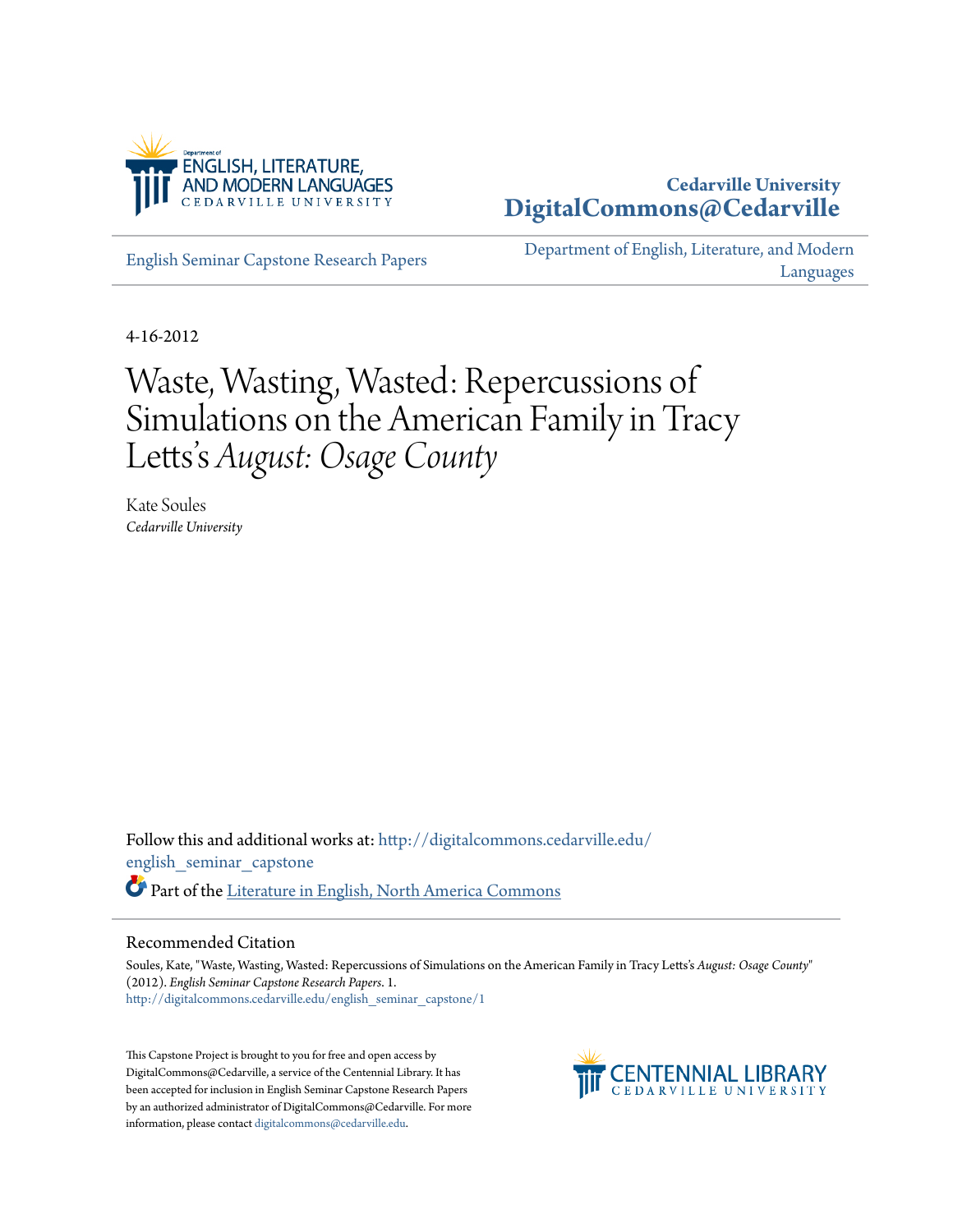Kate Soules

Waste, Wasting, Wasted: Repercussions of Simulations on the American Family in Tracy Letts's

*August: Osage County*

Dr. Donald Deardorff

LIT 4220: Senior Seminar

16 April 2012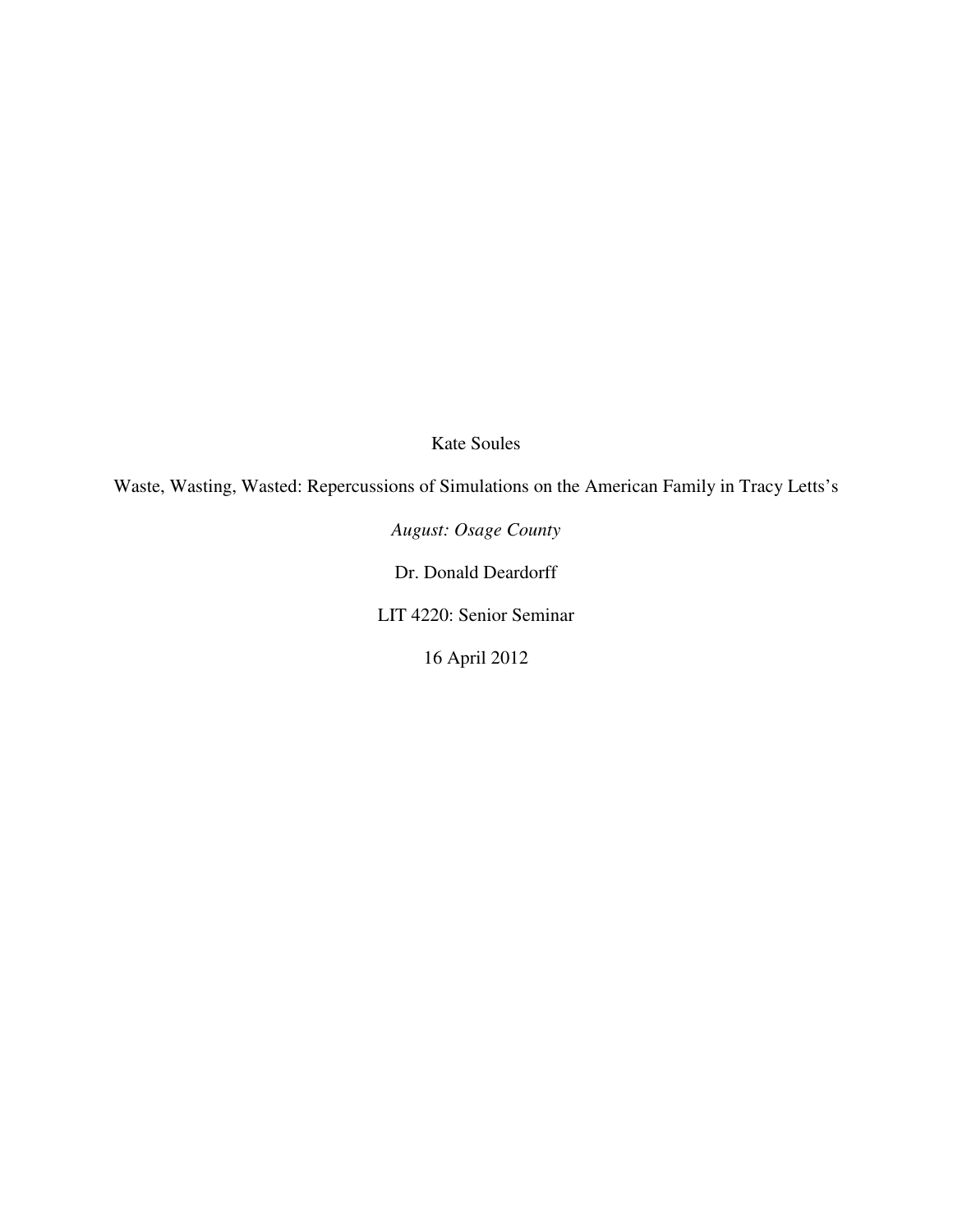*America and Americans* was published in 1966, John Steinbeck's final book before his death. Composed of both photographs and essays, *America and Americans* uses both of these elements to work together to display Steinbeck's unique understanding of life in America, a compilation which Richard Peterson describes as "a picture-book commentary on American life" (5). Steinbeck's photographs included in *America and Americans* capture people all ages, from children to adults and group photographs that display a "shared feeling or purpose whether the group is united by joy or sorrow" (Peterson 5). Yet the collection of essays that accompany the photographs berate the American way of life. Steinbeck calls the American dream to task, saying "the dream has little to do with reality in American life" (Steinbeck 332). Steinbeck uses the example of a home, as he explains the ultimate American dream includes owning a home, yet the reality is that an American family does not stay settled and is more likely to move every few years (332-333). Despite the paradox between the American dream and the reality of life in America, Americans fail to recognize this paradox and continue to strive after the unrealistic notion of the ideal American dream.

 Steinbeck's observations may serve as only the beginning of a critique of the American family. While the American family as a unit strives to obtain the American dream and the American ideal, it rarely succeeds. In fact, Steinbeck claims that the failed dreams create a "sullen despair and growing anger and cynicism" in America (391). Steinbeck wrote generously about the family—one of his most famous novels *The Grapes of Wrath* (winner of the Pulitzer Prize in Literature in 1940) centers on an American family struggling through the Great Depression and the Dust Bowl. Steinbeck paints a sad picture as the Joad family uproots from their home and migrates west to look for work. Published in 1939, *The Grapes of Wrath* provides a commentary on a family "and the struggle of its members to assert their separate identities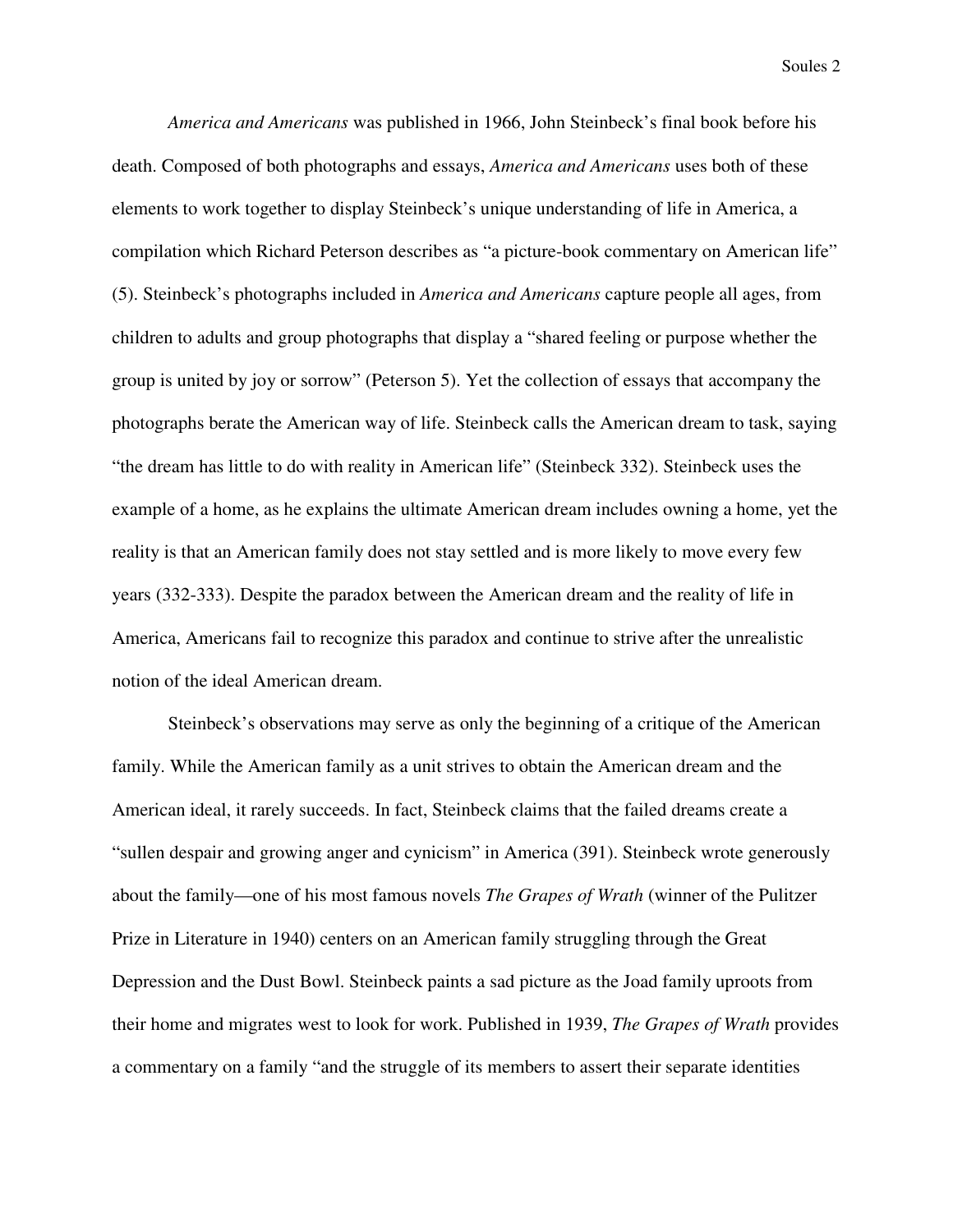without breaking up as a family" (Britch and Lewis 98). In his novel, Steinbeck sought to combat the destructive mode of American individualism and relay the necessity of a "we" mentality—a mentality essential for the survival of the migrants (Britch and Lewis 98).

 Unfortunately, Steinbeck's concerns over the American dream and the failure of an American individualistic attitude have yet to be resolved. Rather, they continue to manifest themselves in American identity. Similarly, the failure of the American dream to accurately represent American life and the failure of American individualism to promote healthy relationships and community also persist. Over fifty years removed from *America and Americans*, little has changed. In fact, the question of relationships between people in the American family consumes American drama.

In his master's thesis *The Fragility of Family: Dysfunctional Dynamics in Modern American Drama*, Corie Ricketson explores modern dysfunctional American families as seen in *Glass Menagerie*, *Long Day's Journey into the Night*, and *August: Osage County*. Ricketson notes that the families in these dramas suffer from multiple types of stressors which ultimately lead to confusing bonds and a lack of support between the members of the family (1). Roles become difficult to identify as the family size grows and with the addition of dysfunction, such a "delicate equilibrium" quickly fails (3). Ricketson attributes the ensuing destruction to a conjunction of multiple stressors in the lives of the family members (iv). In a critique of the play, Mollie O'Reilly asserts that the family should work towards "some resolution," but unfortunately, "every attempt at reconciliation across the play's three acts withers" (23). One must then ask the question of the impossibility of reconciliation. O'Reilly attributes the impossibility of reconciliation to a violent matriarch figure (in fact most reviewers of the play focus mainly on Violet as the center of the action). However, in a strain similar to Steinbeck's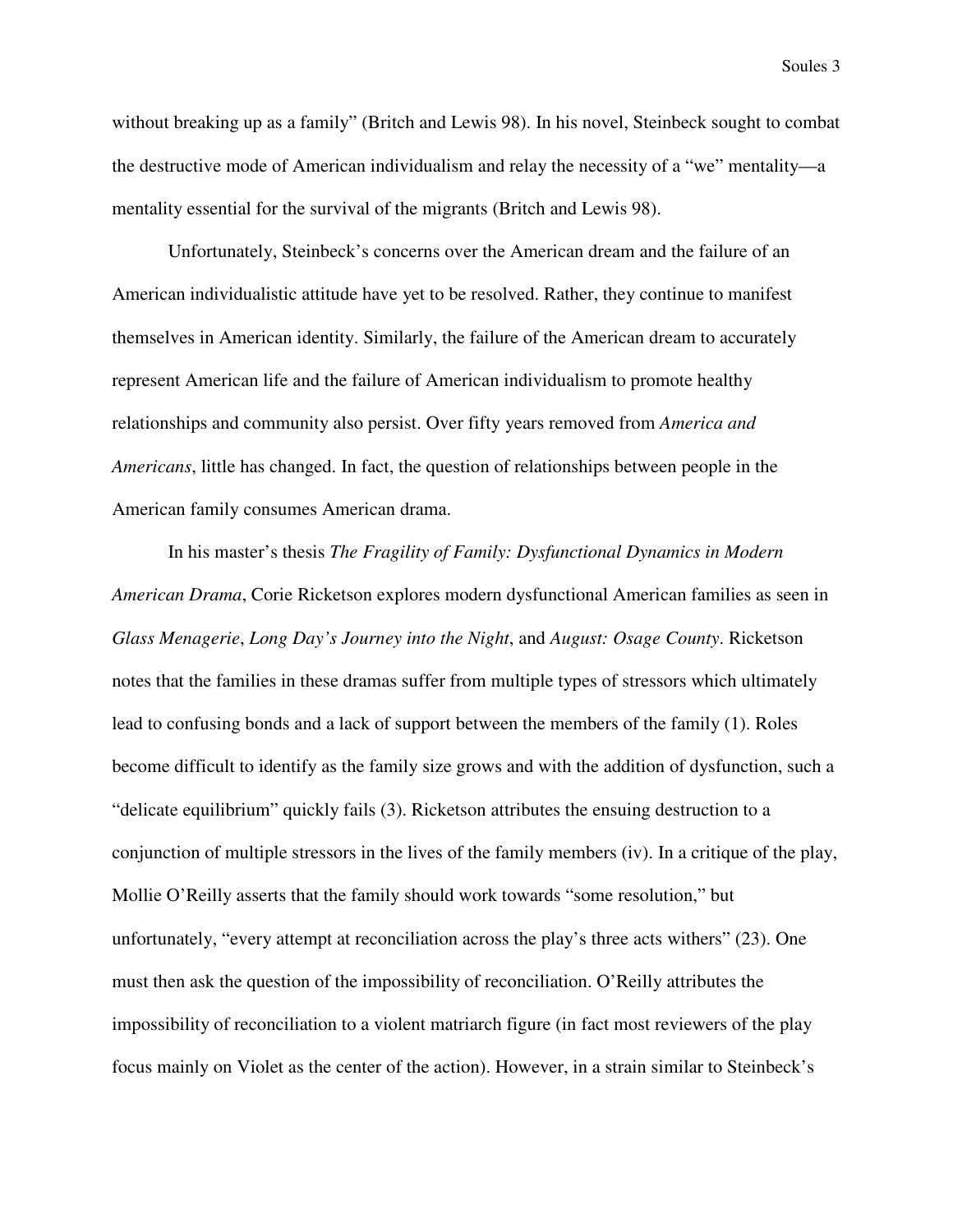unease concerning the American dream and Ricketson's thorough exploration of dysfunctional families, this essay seeks to promote a new possibility for dysfunction: that of attempted simulations of an unattainable ideal. As American families latch onto a dangerous American dream, they may attempt to imitate and simulate an ideal American family. Dangerous repercussions accompany this simulation, as evidenced through the Weston family of *August: Osage County*. While O'Reilly maintains that "*August* […] is [not] a groundbreaking study of human nature," this essay will show that *August: Osage County* in fact *does* prove a groundbreaking study of human nature as studied through the context of simulations (23).

In 2007, Tracy Letts' drama *August: Osage County* enraptured audiences in the Steppenwolf Theatre in Chicago. In 2008, *August: Osage County* received both a Pulitzer Prize and a Tony Award. Interestingly enough, this highly successful play deals with some of the darkest and most depressing familial issues imaginable ranging from suicide, alcohol abuse, and pill popping to illegal drug use, divorce, incest, and pedophilia. Yet within this hard play, a family lives and operates. The movements of the Weston family in *August: Osage County* expose their attempts to model themselves after an ideal American family and the repercussions of such an attempt.

*August Osage County* runs at approximately three and a half hours long, adequate time to disclose what Misha Berson terms the "Great American Dysfunctional Family" (Berson). In the Prologue to the drama, the audience meets Beverly and Violet Weston, husband and wife who partake in their own particular pleasures of drinking and taking pills respectively. Beverly interviews Johnna (a young woman from the Cheyenne tribe) in hopes of hiring a housekeeper and a caretaker for Violet. In the opening of Act One, Beverly has disappeared, and the rest of the family pours into the house in Pawhuska, Oklahoma first for consolation upon Beverly's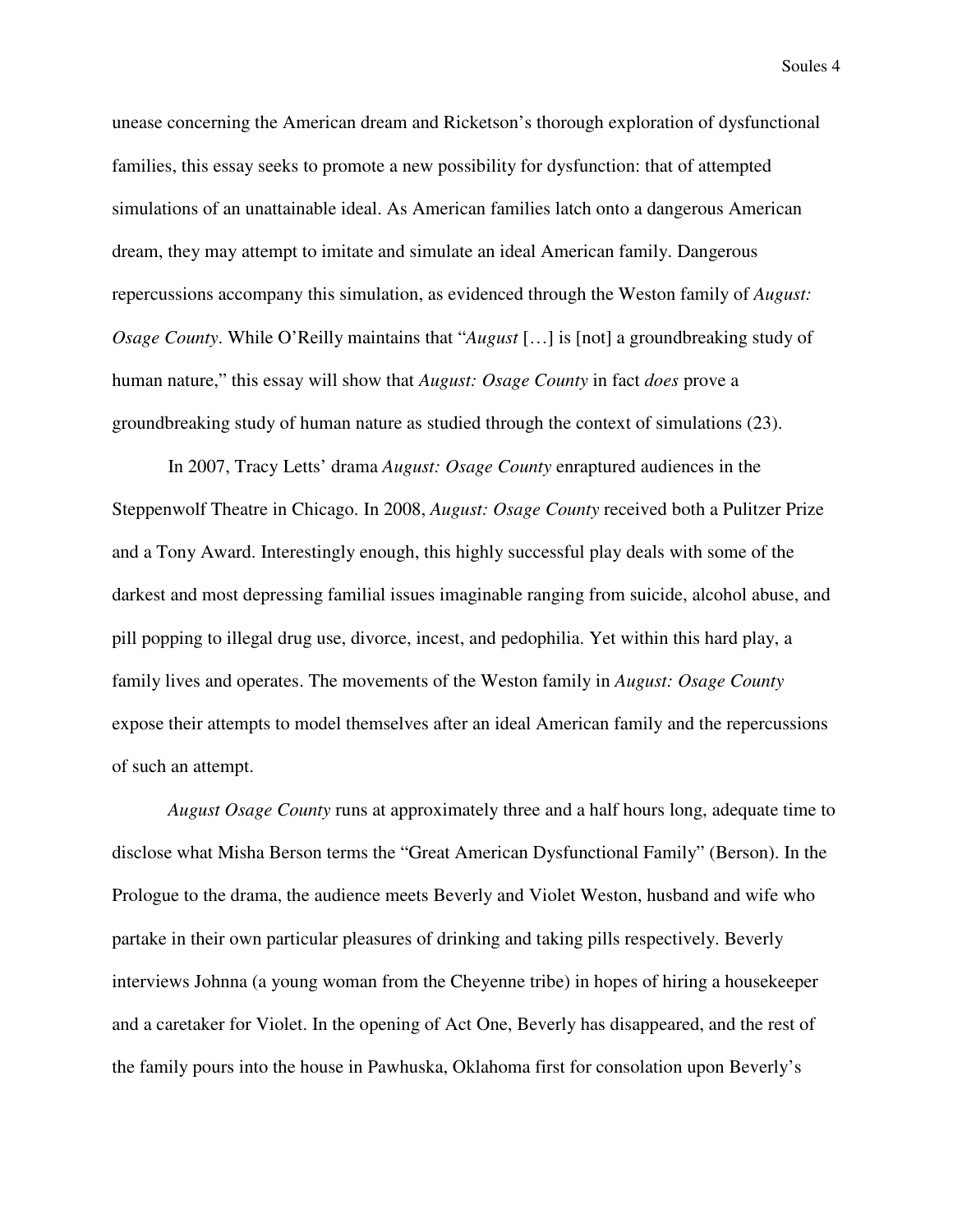disappearance, and later to attend his funeral when authorities find Beverly dead. Over the course of the play each member of the family participates in an attempted simulation of a traditional American family to try to erase some of the relational difficulties presented at the end of each scene.

 An understanding of the Westons' attempt to simulate a traditional American family may be found in the work of French philosopher Jean Baudrillard. Baudrillard begins his exploration of simulations with a conversation concerning reality. According to Baudrillard's theories, "the distinction between reality and unreality itself has been erased, that technology and media and consumer culture totally control our lives" (Best and Kellner, *The Postmodern Turn*, 80). Instead of individuals controlling their own lives, other beyond-reality factors take control.

Critics Max Horkheimer and Theodor Adorno comment on these extra factors, namely the control of the media which they adequately term the "culture industry." The rise of the culture industry stems from American prosperity which led to mass commodification and a "desire for gadgetry" (Peterson 13). The culture industry, then, is a conglomeration of businesses that specialize in media production, such as "film, television, radio, magazines, and popular music" (Horkheimer and Adorno Introduction 1107). Horkheimer and Adorno note that everything we see in contemporary culture passes through the culture industry (1113). Relationships, personal values, self-image, diet and exercise habits all pass through the filter of the culture industry. Horkheimer and Adorno also claim that often people may mistake the events on the screen for being a continuation of the world outside the theater through film's realistic and "flawless" representation (1113). Instead of leaving the fantasy of the screen behind in the movie theatre, people may continue to walk around as if living in the world they just witnessed on the screen. Another example presented by Steven Best and Douglas Kellner in their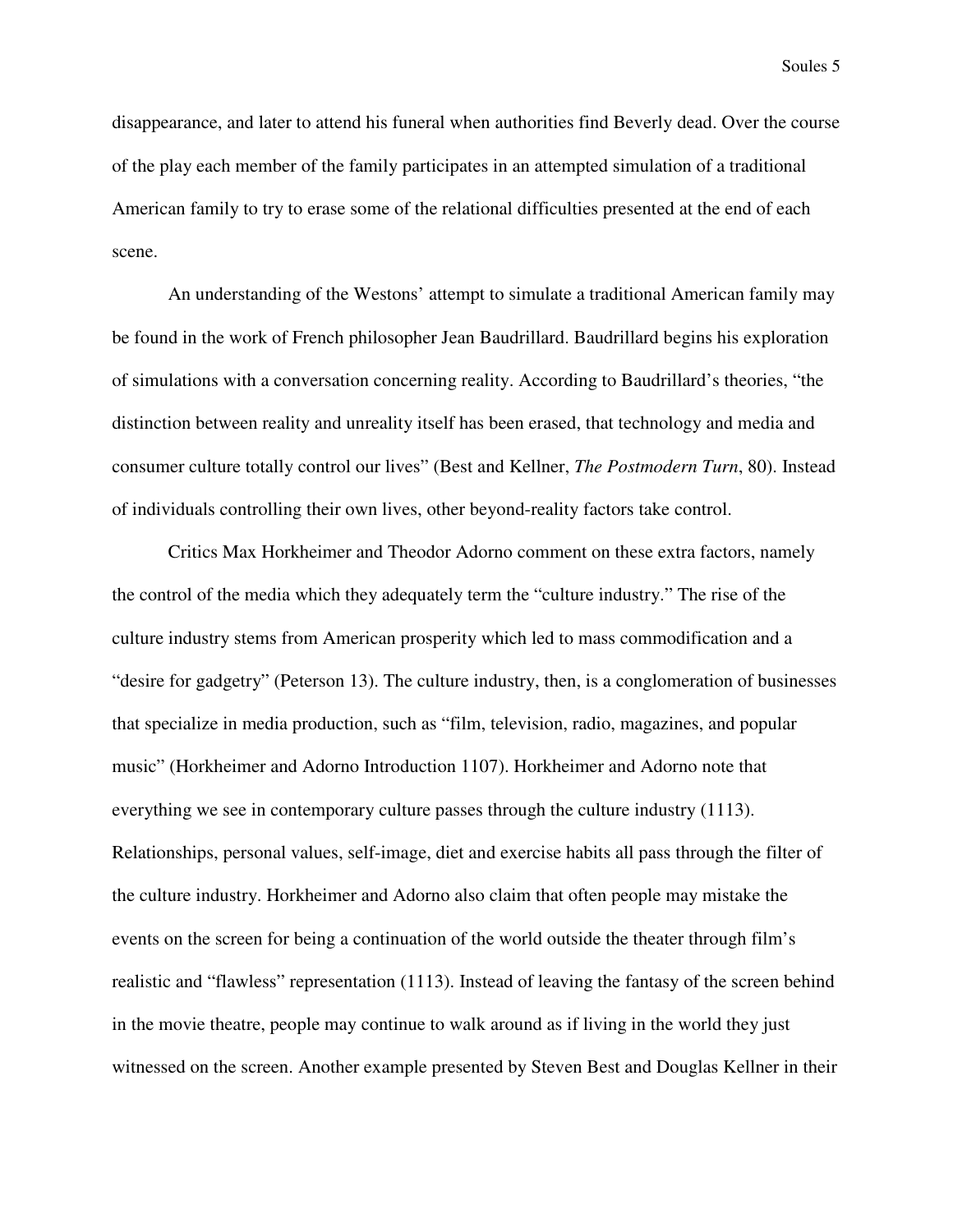book *Postmodern Theory* speaks of the confusion of the model for the real that television often instigates. They note that "the image or model of the Doctor (the simulated Doctor) is sometimes taken for the Real Doctor," and hence the following situation: an actor, Robert Young, received letters in the mail inquiring about medical concerns (Best and Kellner, *Postmodern Theory*, 119). Yet the culture industry is even more dangerous than simply promoting a world that confuses a movie for reality. The culture industry also "tends to make itself the embodiment of authoritative pronouncements, and thus the irrefutable prophet of the prevailing order" (1121). As the "embodiment of authoritative pronouncements," the culture industry tells the individual how to live from who they ought to be, what they ought to watch, and even how they ought to dress. Steinbeck proffers an example of this in his chapter of *America and Americans* "Americans and the World," as he explains that "any night of television commercials can convince a plain and lonely girl that a hair rinse, along with false eyelashes and protuberances, can magically transform her […] and guarantee her entrance into the garden of happiness" (391). The culture industry further dictates how people should define institutions surrounding them. For the purpose of this argument, the institution of the family is most prevalent. The culture industry dictates what a family should look like and how that ideal family should behave.

Through the claims of the culture industry to know the truth about the operations of the world and familial institutions in particular, people begin to try to simulate the idea of the family they see on the screen. Contemporary portrayals of the 'traditional American family' may be found everywhere: in television shows, movies, and even insurance advertisements. Families in these insurance advertisements are at least middle class with no obvious drug problems, unlike the Westons in *August: Osage County.* Both parents live together and smile nonstop while their children are happy and carefree as the family leaves their home in the hands of the insurance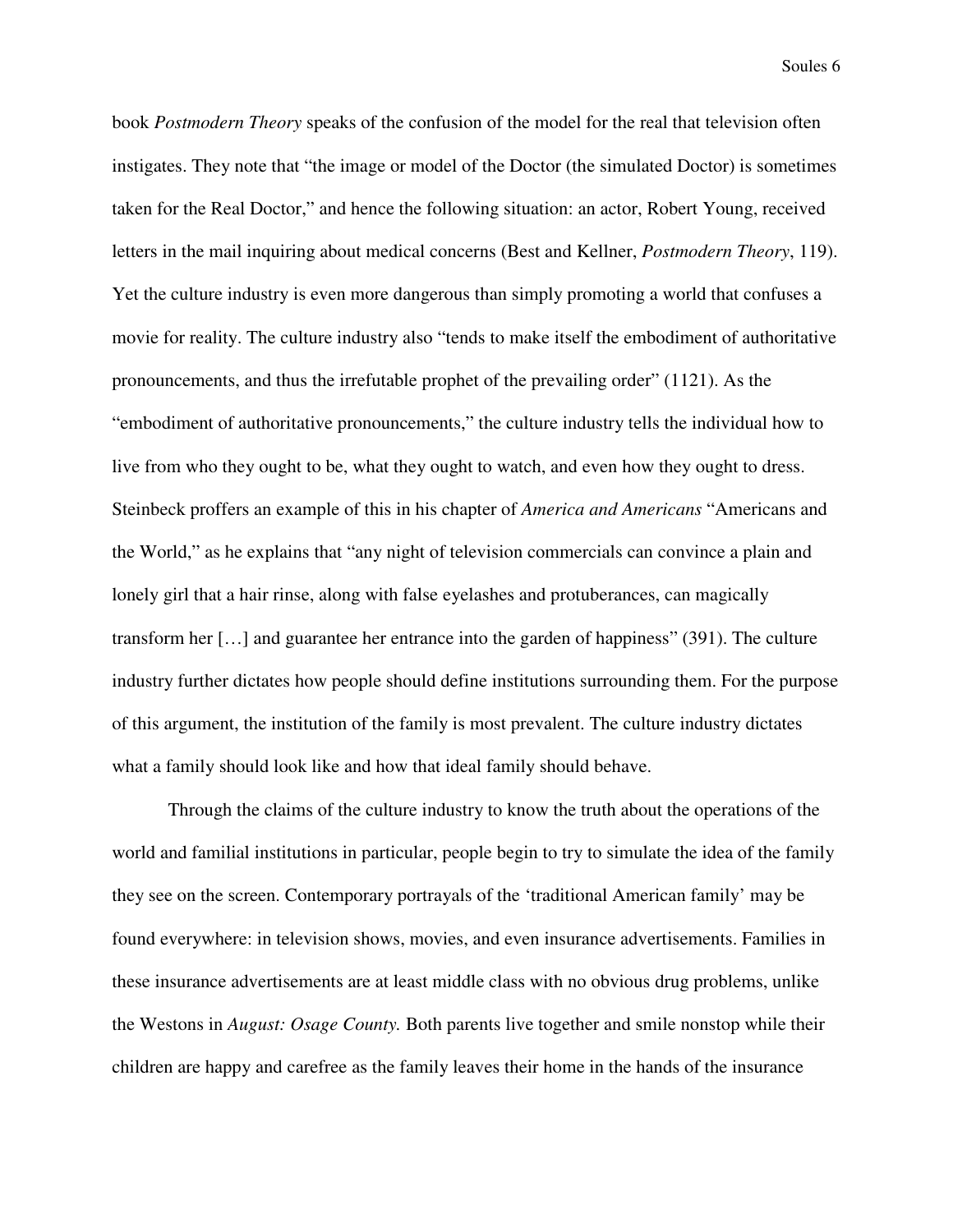company to enjoy a well-earned family vacation. The biggest worry or struggle a family may face in the next thirty seconds is a sixteen-year-old learning to drive. Even then, the insurance company swoops in to save the day and quickly quenches the family's worries. The emphasis on this concept of the ideal American family is even perpetuated by the United States Census Bureau, as Kreider and Elliott write in their report "The family is a vital institution in American society and often serves as the major source of support for the individual" (8). Unfortunately, the idea of the family as a major source of support for the individual does not apply to the Westons. In fact, the Westons tear each other apart and provide a type of anti-support. The Weston family has very little in common with the ideal families presented by advertising and the US Census Bureau—but images of these types of families hold true of examples that would bombard the Westons via the media. Everything surrounding the Westons screams that they have to conform to the likeness of these families or there will be consequences.

In the same strain as Horkheimer and Adorno, Baudrillard also comments on the effects of the media on reality. Simulations run rampant as expressed through computers, the media, and the effects of cyberspace. These electronically controlled pieces, all included in Horkheimer and Adorno's definition of the culture industry, serve as the "organizing principle of society" (Best and Kellner, *Postmodern Theory*, 118). Society rallies around the media and the culture industry as a source of authority. This media-driven culture then becomes the victim of hyperreality, a state in which notions of the real emanate from a simulation rather than from the real itself (Best and Kellner, *Postmodern Theory*, 119). Baudrillard's concept of the hyperreal addresses a condition in which reality is replaced by a model; further simulations are then based on that *model* rather than on actual reality. In a discussion of drama, this is of particular interest, as theatre brings simulations to a new level. The stage transforms into a "third-order simulacra"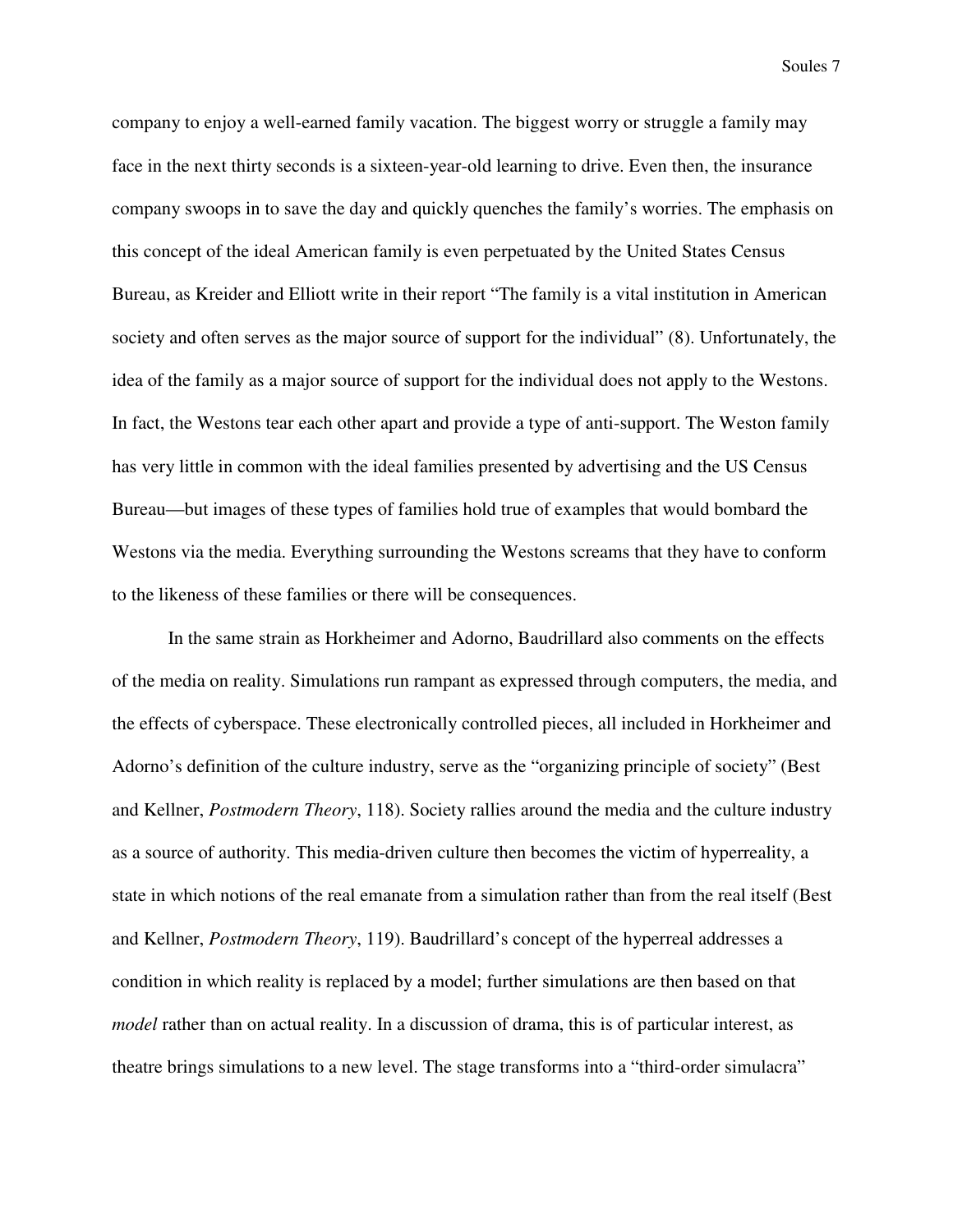where "simulation is so widespread as to create a 'hyper-reality' which has subsumed the place of nature and the real" (Fortier 177). Because the stage transcends reality to represent yet another order of simulation, perhaps theatre serves as the ultimate hyperreality, and therefore the optimal space for the Westons to act out their own simulations.

In addition, one final extra "beyond reality" factor may be considered—that of the individualism inherent in American society. Laura Pappano, in her book *The Connection Gap*, indirectly mentions the culture industry as the instigator of the mass individualism that permeates American culture. Many mediums preach individualism "from the pages of magazines and academic journals, the voice-overs of television commercials, [to] the surveys of pollsters" (133). Yet within this sphere and notion of individualism, families are also expected to maintain the ideal structure presented by the media. The ideal American family is one which can perfectly juggle individualism with community.

The messages presented to society through the culture industry leads to attempts to mirror these presented messages. However, a more thorough exploration of Baudrillard's ideas concerning the precession of simulacra will reveal that these attempts at mimicry lead down a dangerous road of simulations.

The first important piece of Baudrillard's theory to note is the three states of society: commodity, spectacle, and simulation. The states of spectacle and simulation are most important for this discussion. In the society of the spectacle, "individuals consume a world fabricated by others rather than producing one of their own" (Best and Kellner, *The Postmodern Turn*, 82). The society of the spectacle also incorporates Marxist conceptions of economic power and control, as it may refer to "the vast institutional and technical apparatus of contemporary capitalism, to all means and methods power employs, outside of direct force, which subject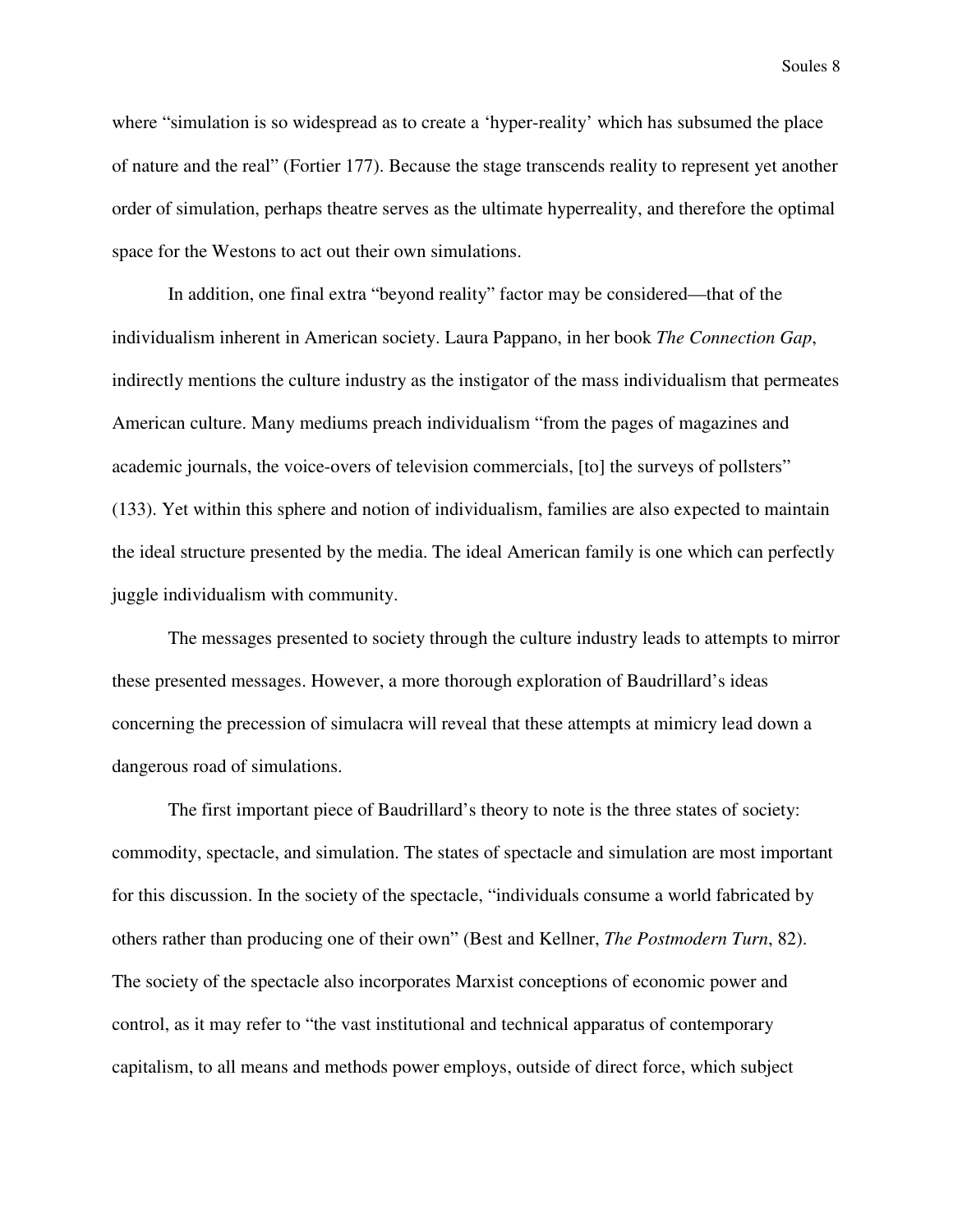individuals to societal manipulation, while obscuring the nature and effects of capitalism's power and deprivations" (Best and Kellner, *The Postmodern Turn*, 84). While an economic analysis of *August: Osage County* is not the primary concern of this discussion, this definition of the spectacle emphasizes culture's obsession with societal manipulation. And because this wider definition of the society of the spectacle incorporates Marxist views of power and capitalism, it also incorporates Marxist notions of the power of the institution to influence individuals and "indoctrinate [them with] dominant ideologies and practices" (Best and Kellner, *The Postmodern Turn*, 84). As already explored, dominant ideologies that stem from Horkheimer and Adorno's culture industry as well as the Baudrillardian concept of hyperreality presented as ideal from the media both permeate everyday life. However, the state that follows the spectacle is the society of simulation. While the society of the spectacle operates on a plane crafted and constructed by others, the society of simulation goes beyond the spectacle and actually replaces reality with simulations.

Often considered the epitome of postmodernism, the crux of Baudrillard's theory is based on the idea that what is 'real' or 'true' cannot be known. According to Baudrillard, "there has never been any unmediated reality," and so the realities that people cling to in society are tinted completely by simulations (Hegarty 49). The real cannot be grasped in any true sense. Therefore, "instead of true reality, we get various types of simulacra, which present themselves as the real" (Hegarty 49). From this ideology, then, follows Baudrillard's four stages of the sign in his precession of the simulacra where objects increasingly move away from any notion of the real and further into pure simulation. These four stages, according to Niall Lucy, "have to do with the sign or image's successive distancing from the object of representation (or referent), so that the sign moves through […] the stages of signification" (*An Introduction,* 39). The stages of the sign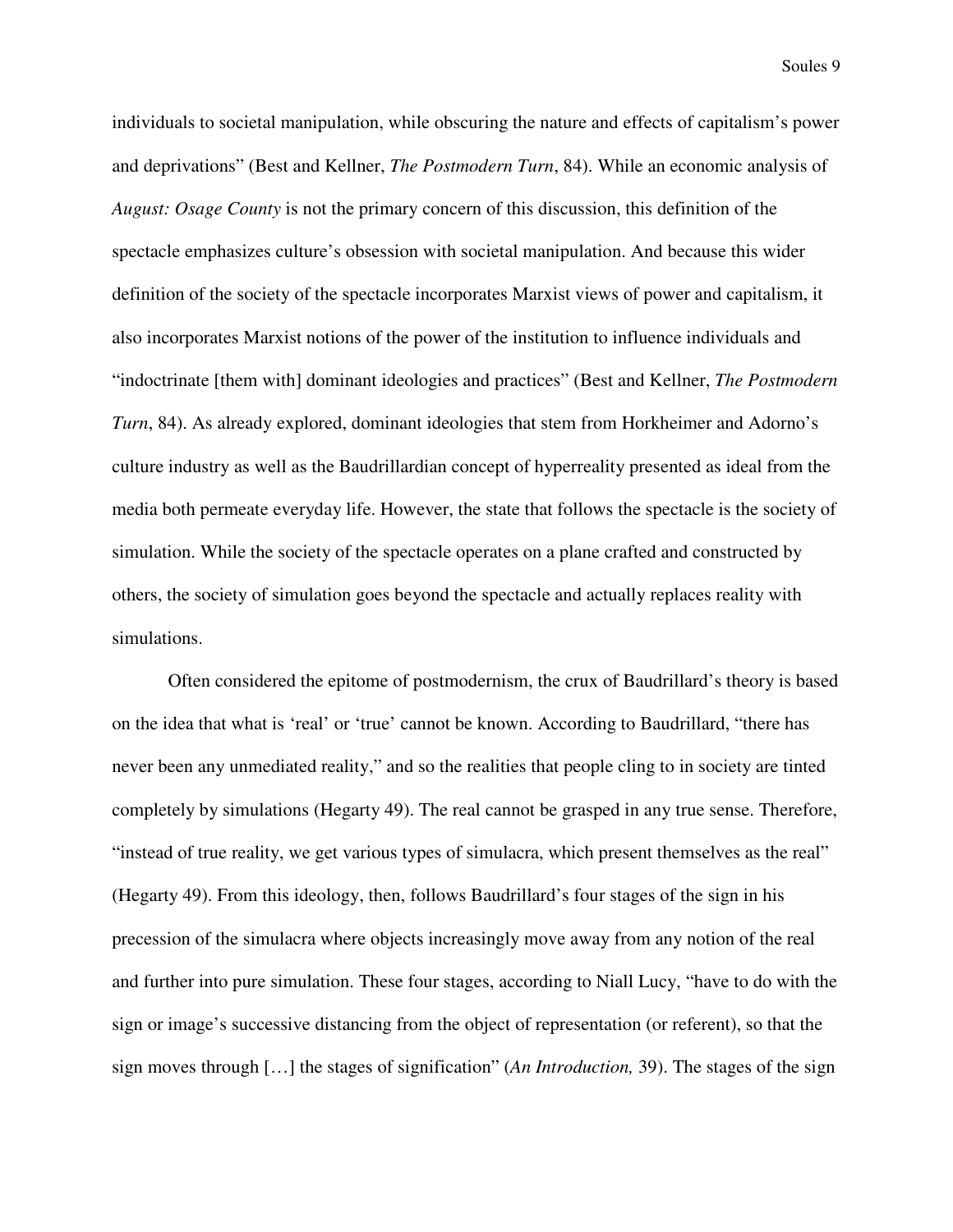indicate that "it is the reflection of a basic reality," "it masks and perverts a basic reality," "it masks the *absence* of a basic reality," and finally "it bears no relation to any reality whatever, it is its own pure simulacrum" (Lucy, *An Introduction*, 39).

As the precession of the simulacra occurs, more and more simulations substitute parts of the real until eventually nothing of the real remains. Baudrillard describes this process as "a question of substituting signs of the real for the real itself, that is, an operation to deter every real process by its operational double, a metastable, programmatic, perfect descriptive machine which provides all the signs of the real and short-circuits all its vicissitudes" (1157). Paul Hegarty explains Baudrillard's meaning more clearly by simply stating that "simulation is not an imitation, but a replacement" (50). When the real is no longer present, nothing remains except simulations; simulations replace the real. While the Weston family's simulations in *August: Osage County* do not go so far as to completely replace any essence of the real, the family does emulate so far as the second stage of the sign, where they "mask and pervert a basic reality" (Lucy, *An Introduction*, 39). The Westons clearly pretend to be unaffected by difficult circumstances.

The Weston family appears in gesture to be the ideal American family and strives to obtain that ideal. Yet their attempts and representations serve only as simulations of an ideal American family. A thorough exploration of characters in *August: Osage County* will reveal this to be true. The first instance of simulations appears in Act One, Scene One, as Barbara and Bill attempt to simulate a normal marriage despite their current state of separation and looming divorce. As they try to mask the reality of their broken marriage in an attempt to simulate the traditional American family, Barbara and Bill play down the fact that they are looking ahead to a divorce. As Bill and Barbara stand on the front steps of the house bracing for entry, they try to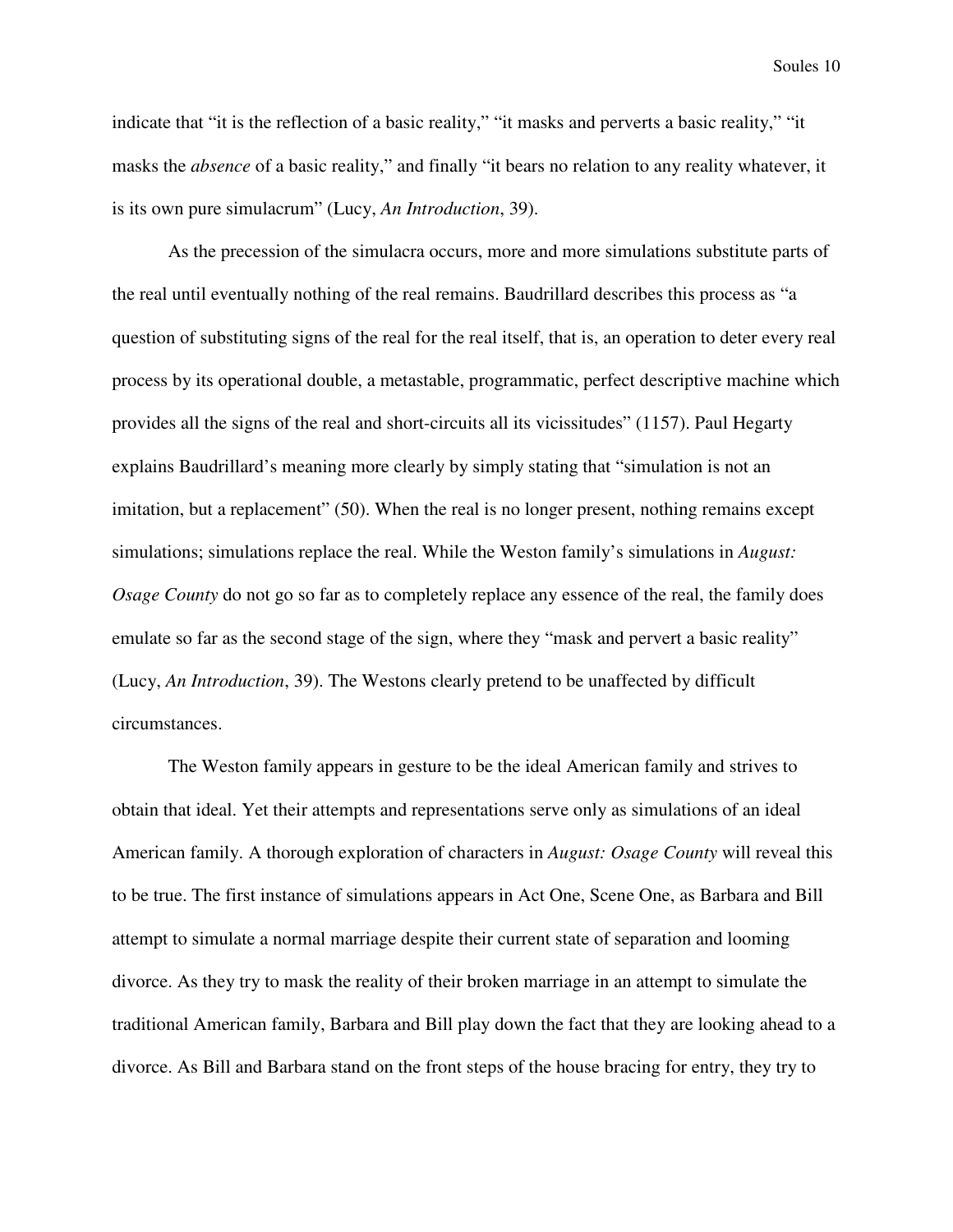portray the ideal marriage by sharing a joke between husband and wife. Bill makes the mistake of calling Oklahoma the Midwest. Barbara scoffs and says "Hey. Please. This is not the Midwest. All right? *Michigan* is the Midwest, God knows why. This is the Plains: a state of mind, right, some spiritual affliction, like the Blues" (Letts 26). Bill jokingly replies: "Are you okay?" "I'm fine. Just got the Plains." (Letts 26). While Barbara and Bill laugh together, Letts writes an uncomfortable moment into the script to cue the audience into the fact that there is something wrong with their relationship. Letts instructs the actor portraying Bill; in the moment of their laughter "*he reaches up and touches her neck tenderly*" (Letts 26). Barbara distinctly says "Don't" and pulls away from Bill. Even though Barbara and Bill should enjoy this joke together, the stage direction clearly indicates discomfort. In this instance Barbara and Bill try to maintain some semblance of the media's notion of a happy husband and wife, yet somehow are unable to make it work.

The Westons also simulate normality in dealing with Violet. Violet's pill-popping addiction is an apparent problem, but the family leaves ignore the problem until they can do so no longer. Instead of addressing the drug issue, in Act Two, Scene Two the family sits down to a funeral dinner and tries to maintain a normal conversation. The conversation quickly turns sour, however, as Violet openly admits to her drug problem. Barbara outwardly confronts Violet, telling her "You're a drug addict," and Violet hides nothing as she admits "That is the truth!" (Letts 72). Violet exclaims that the pills are her "best fucking friends" and that they "never let [her] down" (Letts 72). Barbara then rallies the family together to arrest the pills from Violet, instigating a pseudo-reenactment of a scene one might expect from WWE Smackdown. A portion of the stage directions describes the ruckus as "*Pandemonium*" (Letts 73). After Mattie Fae (Violet's sister) and Johnna subdue Violet, Barbara begins handing out orders: "Okay. Pill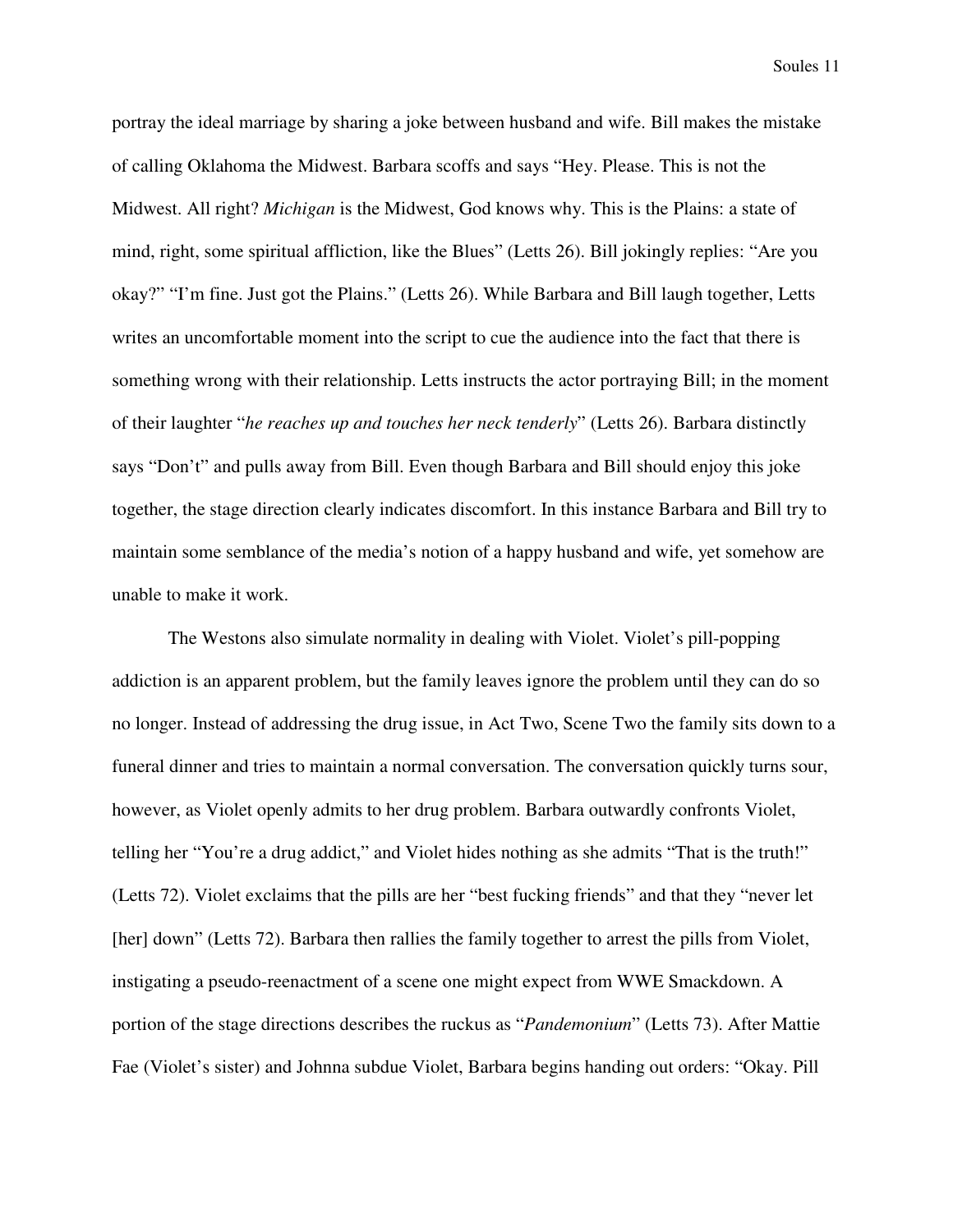raid. Johnna, help me in the kitchen. Bill, take Jean upstairs. (*To Ivy*.) You remember how to do this, right?" (Letts 73). Barbara expertly delivers instructions to quickly and efficiently clean Violet out of pills. Barbara and Ivy know the drill of ridding their mother of pills—they have had to do it before. Yet to perpetuate the simulation of the ideal American family, Barbara and the family, despite their familiarity with Violet's difficulties concerning downers, fail to address the situation until Violet herself admits to her addiction. Nothing was done about Violet's problem prior to this moment. Even though Violet has struggled throughout the play with speech and other basic functions due to her abuse of pills, none of her family members own up to a sense of responsibility or duty concerning Violet until it becomes an open and violent problem. In this instance, as in the instance with Barbara and Bill, the family tries desperately to simulate the traditional American family, a family that does not have separation and divorce and a family that does not host a matriarch who struggles with a pill addiction.

 A further example of the Weston family's participation in simulations is exhibited through the relationship of Karen and Steve. Karen and Steve seem to have a perfect, happy relationship even though Steve divorced three wives previous to his engagement to Karen. However, beyond just his previous three wives, Steve also displays sexual interest in Jean. One would think if the fifty-year-old man in the relationship displays sexual interest in his fiancée's fourteen-year-old niece then it would indicate an unhealthy relationship. By ignoring any irregularities in their relationship along with the rest of the Westons in the house in Pawhuska, Oklahoma, Karen and Steve fully participate in the simulation of a traditional American family.

 The Weston family's simulations of an ideal family attempt to mask the reality that the family is highly dysfunctional and falling apart at the seams. Simulation in this instance is not only an imitation of a preconceived notion of an ideal, but is also a replacement of that idea.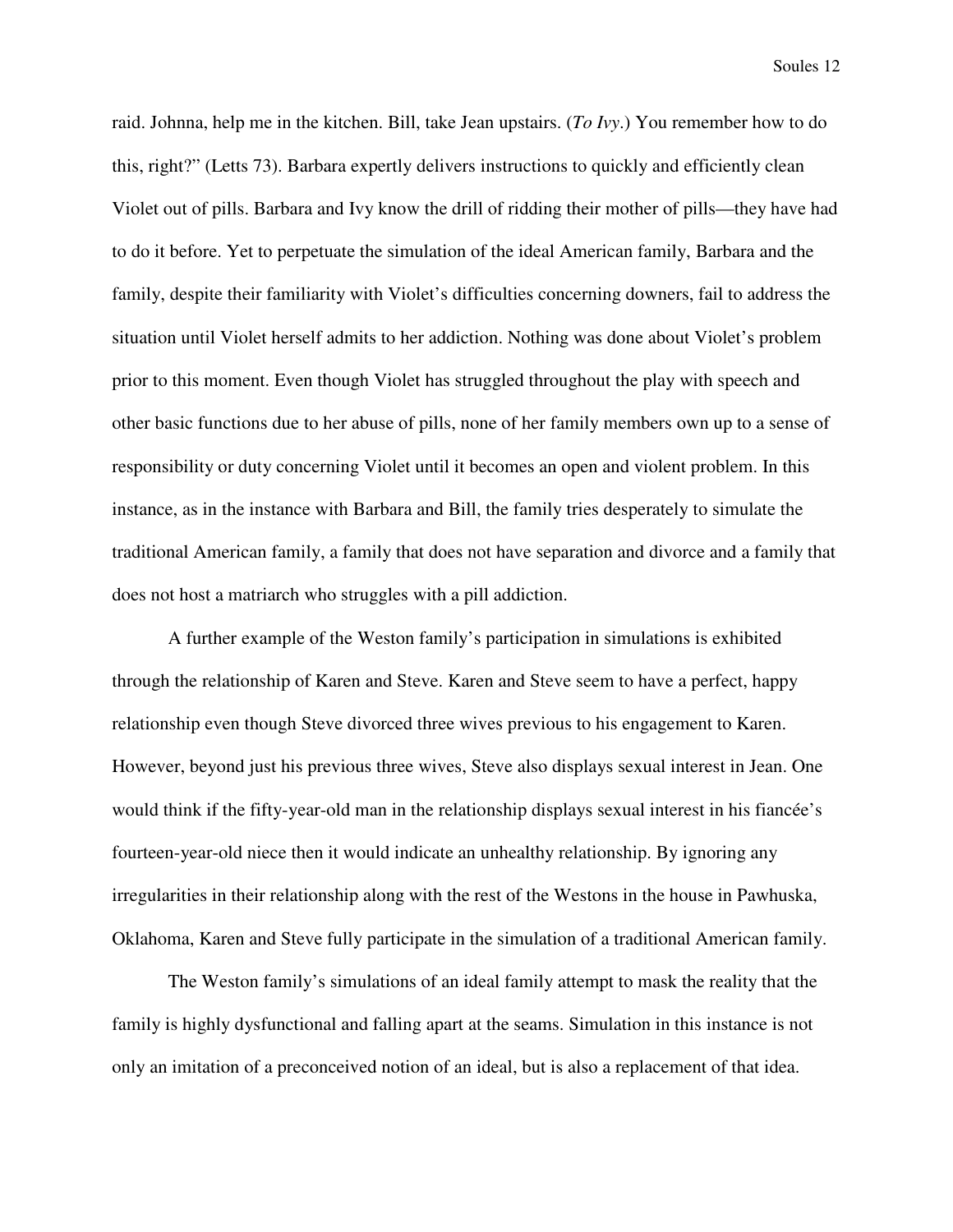What, then, are the repercussions of this failed simulation? The repercussions of failed simulations appear to be isolation, loneliness, and a lack of intimacy.

 The Weston's attempt to simulate the model of a traditional American family as provided by the culture industry leads ultimately to the repercussion of isolation. In her book *The Connection Gap: Why Americans Feel so Alone*, Laura Pappano explores the difficulties Americans face with solid human interaction. Human isolation is a large problem in American society, a problem which Pappano attributes to shopping, screens, mobility, the changing home, instability relationships, and the disappearing "us" mentality inherent in the disappearance of community. The character of Jean Fordham shows a perfect example of the screen as dictator of her choices and a catalyst in detracting from her relationships with the family members around her. After Jean returns home from the funeral and the grocery store, she promptly moves towards the television. Her mother asks her "What the hell is on TV that's so important you can't—?" and Jean smartly replies "*Phantom of the Opera*, 1925. Lon Chaney" (Letts 53). Barbara becomes visibly upset with Jean and exclaims at Jean's lack of concern for the family and especially for her grandfather, as Barbara pointedly asks Jean: "Let me make sure I've got this: when you threw a fit about going to the store with your father […] [a]nd you were so very distraught over the start time of your grandpa's funeral. Was this your concern? Getting back here in time to watch the *Phantom of the Fucking Opera*?" (Letts 53). Jean does not care enough for her grandfather's funeral or for her family to miss a show on television. Consequently, Jean is unavailable for her mother struggling through the loss of her father. Jean concerns herself more with the television than with the community of her family.

 Loneliness also serves as a repercussion of failed simulations as a sense of community disintegrates. Through the effects of Horkheimer and Adorno's culture industry and Pappano's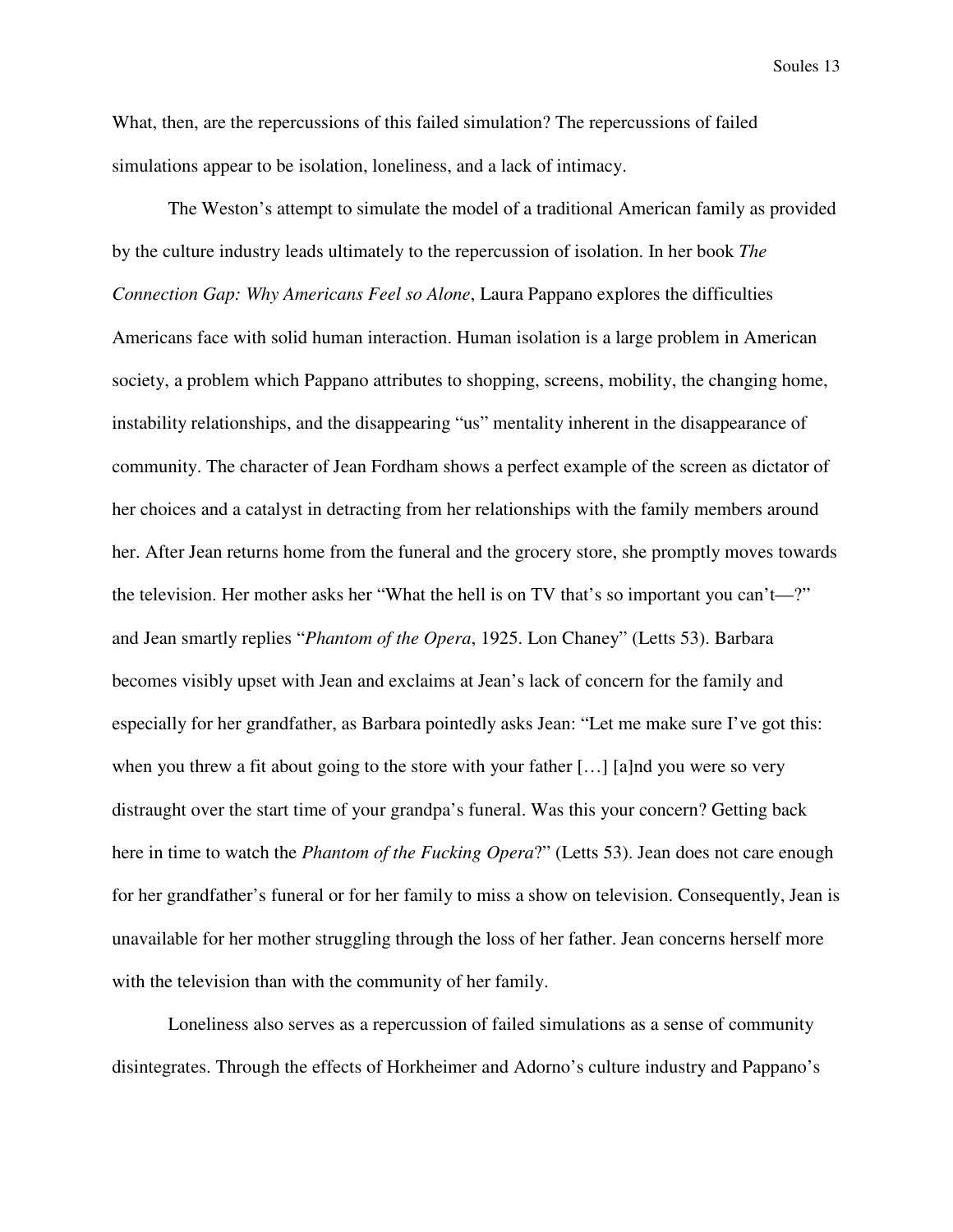disappearing "us," while communities fall apart, loneliness comes as the next logical repercussion. Individuality pushes people away from one another, as Hacker claims "individuals are indeed very much alone and on their own" (34). Loneliness, as defined by Barry Hancock, is "a feeling, real or perceived, of deprivation in social and intimate relations, with unfulfilled material expectations or existential feelings, resulting from the conflict between the real and the ideal" (6). The Westons are often deprived of social and intimate relationships within their own family because of the ideal they constantly try to portray. The family obviously confuses the real and the ideal as they constantly deny the truth of their brokenness as a unit. Part of the brokenness stems from Beverly's death after the Prologue. A disruption of that magnitude often has serious detrimental effects on relationships (Lynch 328). The family struggles to incorporate the death of the patriarch of their family into their simulations of the 'traditional American family,' and the results prove disastrous.

This severe lack of family community also contributes to loneliness. Hancock points out that "modern Western man does not seem to enjoy nor is he able to enjoy companionship, support, and protection from his neighbors" (2). The sense of companionate support that may have been available under past institutions is no longer available to the American family, as "seeing others like us does not spur community, merely a sense of validation" (Pappano 133). This dynamic, in addition to the others, also serves to promote a sense of loneliness. Separateness is the main factor that contributes to loneliness, and the individuality inherent in American society may be the main source of separateness. An achievement of the type of autonomy idealized in American culture and through the contemporary culture industry is actually undesirable, and a trait that "tends to make persons self-centered" (Schmitt 50). As in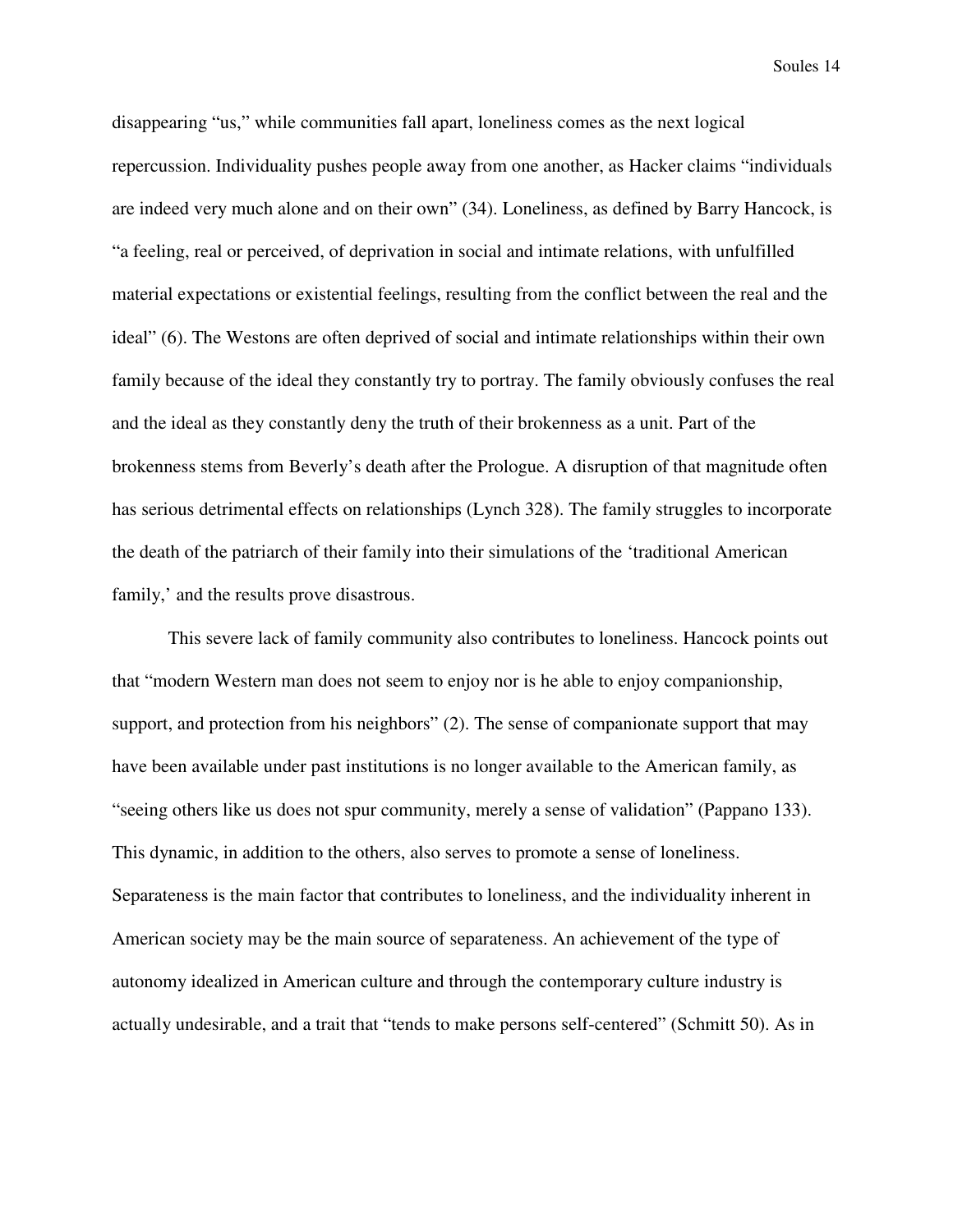the example with Jean, autonomy and self-centeredness detracts from community, which ultimately promotes loneliness.

Self-centeredness contributes to yet another possible definition of loneliness that fits the Weston family—loneliness anxiety. Loneliness anxiety "contains a fear of losing companions and of being powerless to build satisfactory levels of new relations. It is the inability to create desirable relations which seems to underlie the problem so glibly called the alienation of man in modern society" (Lopata 251). Violet in particular demonstrates loneliness anxiety through her inability to maintain healthy relationships with her children. A *New York Times* article concerning the play notes Violet's "will to endure" as "inextricably tied up with the desire to fight and the need to wound. She can keep the blood in her own veins flowing only by drawing blood from others" (Isherwood). Her emotionally vampiric acts against her family members stems from her loneliness anxiety. Lopata notes this type of negative behavior and reactions often arises in instances of the loss of a loved one, especially a husband (252).

Not only do isolation and loneliness serve as repercussions to failed simulations, but perhaps most significantly all characters who participate in the simulations suffer from a lack of intimacy. Some form of intimacy is necessary to healthy relationships with other people, especially within a family dynamic. However, every single member of the Weston family fails at this. In their book *Between Public and Private: The Lost Boundaries of the Self*, Joseph Bensman and Robert Lilienfeld examine the different dynamics to intimacy, presenting multiple approaches to achieving the same end. For instance, intimacy may be imposed upon someone, "a kind of intimacy that individuals may not want and may resist but for which they have little choice" (93). Intimacy may also manifest itself as pseudo-intimacy in situations where people are given free reign of their biological desires, such as during Mardi Gras (Bensman and Lilienfeld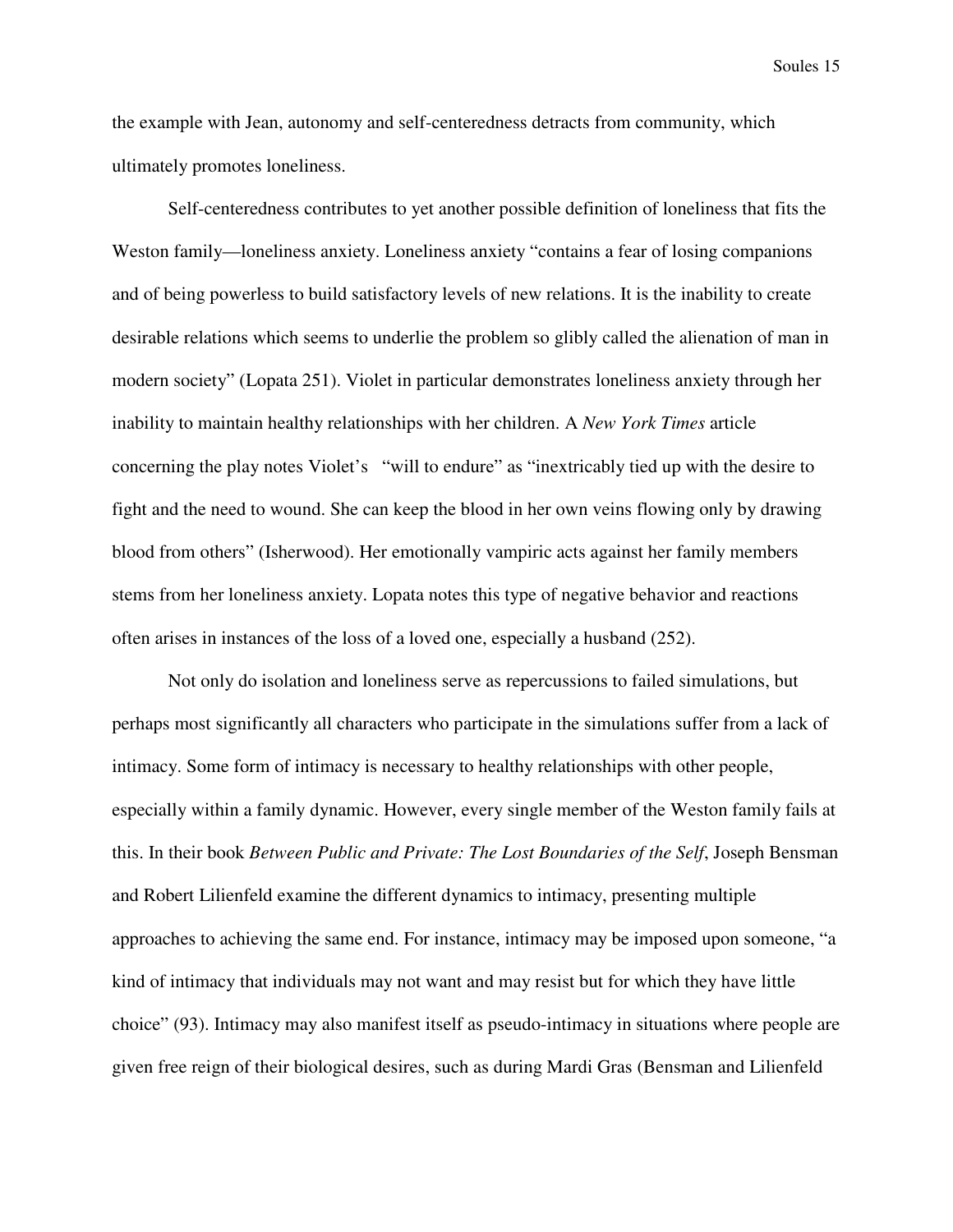93). In addition marriage often ushers in a deep form of intimacy, because while one individual is weak, the other must be strong (such as when a spouse is sick) (Bensman and Lilienfeld 93). Karen Prager contributes a working definition of intimacy using three indicators of a healthy, intimate relationship: "(1) persistence/stability (functional relationships tend to resist dissolution); (2) reward value (the partners in the relationship tend to resist dissolution); and (3) harmony or freedom from discord (partners in functional relationships do not engage in destructive or dysfunctional conflict)" (219). Individualism inherent within American society may yet again be to blame for the rampant lack of intimacy on display in both *August: Osage County* and the parallel culture industry. Individualism promotes autonomy and demotes community (Prager 245). Further, by engaging with these few definitions of intimacy, the Weston family obviously fails in this area, and so suffers the repercussions that a lack of healthy intimacy brings.

Beverly and Violet lack intimacy as they lack communication in their marriage. Whereas "late adulthood" is expected to be "a time of renewed marital satisfaction," Violet and Beverly clearly do not engage in intimate communication (Prager 155). As Beverly interviews Johnna for the housekeeping position in the Prologue, he describes for her the family dynamic in the house: "My wife takes pills and I drink. That's the bargain we've struck…one of the bargains, just one paragraph of our marriage contract…cruel covenant. She takes pills and I drink" (Letts 11). Beverly does not discuss this situation with his wife, he comments that "the reasons […] are anymore inconsequential" (Letts 11). At this point Beverly and Violet's marriage has been reduced (under Beverly's understanding) to nothing more than a coexistence where they each have their separate substance problems. Beverly and Violet do not view those difficulties as community problems, and so cannot be addressed together. Rather, as husband and wife they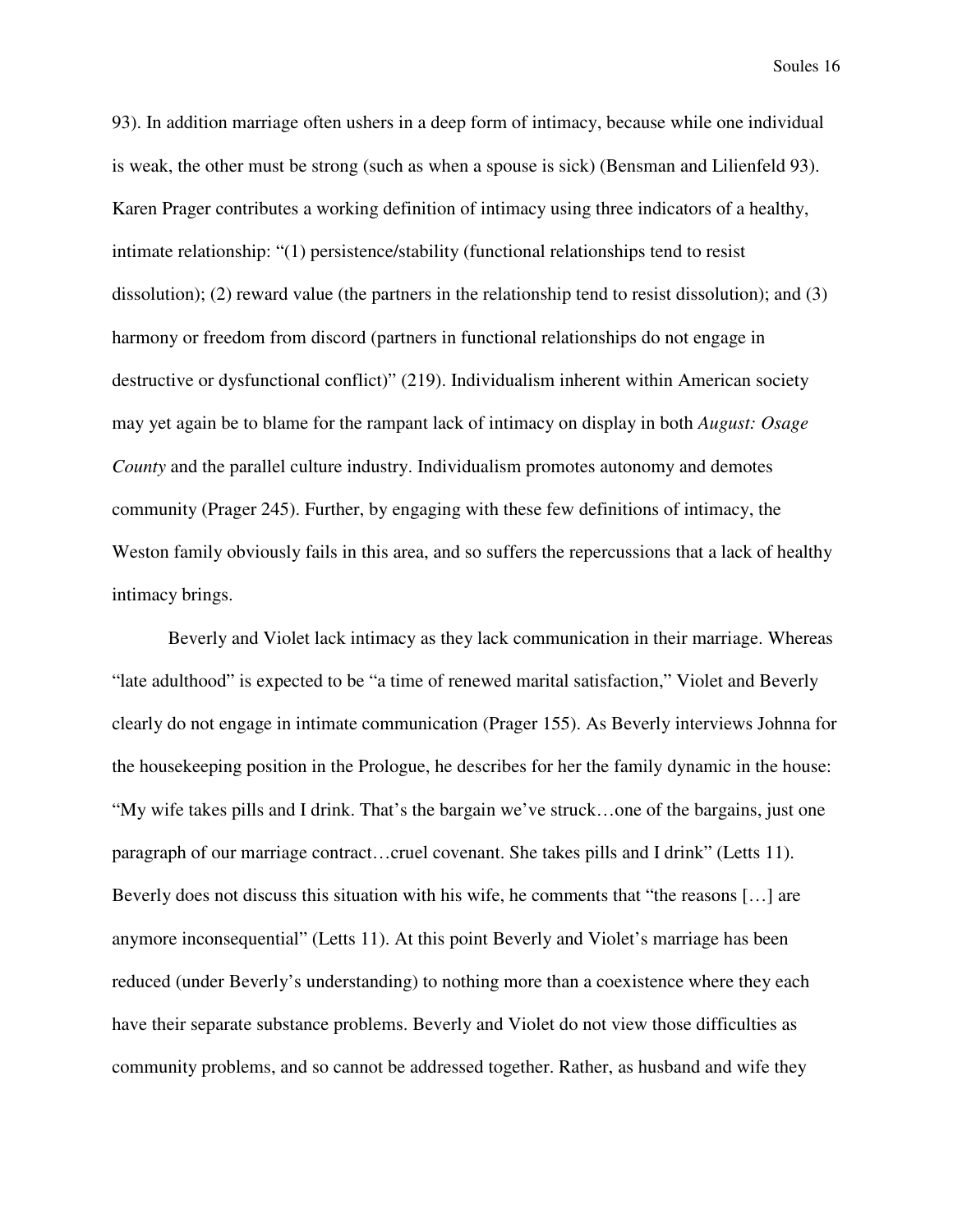simply cohabitate the same house and prove unable to engage in intimate relations. Beverly and Violet engage in an "empty-shell" marriage, where neither is content in the relationship, yet neither leaves (Prager 219). While marriage is supposed to promote a co-dependent sense of intimacy, Beverly and Violet's marriage does nothing to foster that intimacy, and so leaves both spouses wanting. Further, even though late adulthood is supposed to be a time of renewed marital satisfaction, this does not prove true in the case of Beverly, as he sees fit to commit suicide shortly after his interview with Johnna.

 Barbara and Bill also lack intimacy, clearly evidenced through their separation and looming divorce. In Act Two, Scene Three, Barbara and Bill are about to go to bed in the living room, but Bill insists on discussing Beverly's writing career. Their conversation instantly reveals the difficulty in their marriage. Beverly's book of poems fascinates Bill and he insists on discussing it with Barbara, but Barbara becomes upset as Bill makes inferences about her father's motives concerning the book and concerning his later writing career. Barbara attacks Bill: "I'm sure that's what you tell *Sissy* too," referring to the woman who is the object of Bill's affair (Letts 38). Bill tries to reassure Barbara that he is in Oklahoma to support her, but the fact of Bill's infidelity remains. Similar to Beverly and Violet, Barbara and Bill display a lack of intimacy in their marriage. Except where Beverly and Violet suffer from an "empty-shell" marriage, Barbara and Bill suffer from separation which may be the ultimate reason they so desperately lack intimacy in their marriage. One of the best ways to promote healthy, intimate relationships is through "frequent intimate interactions" which "contribute to the satisfaction, harmony, and stability" (Prager 251-252). Due to their separation, Barbara and Bill cannot engage in these frequent intimate interactions and so never experience or foster their intimacy as husband and wife.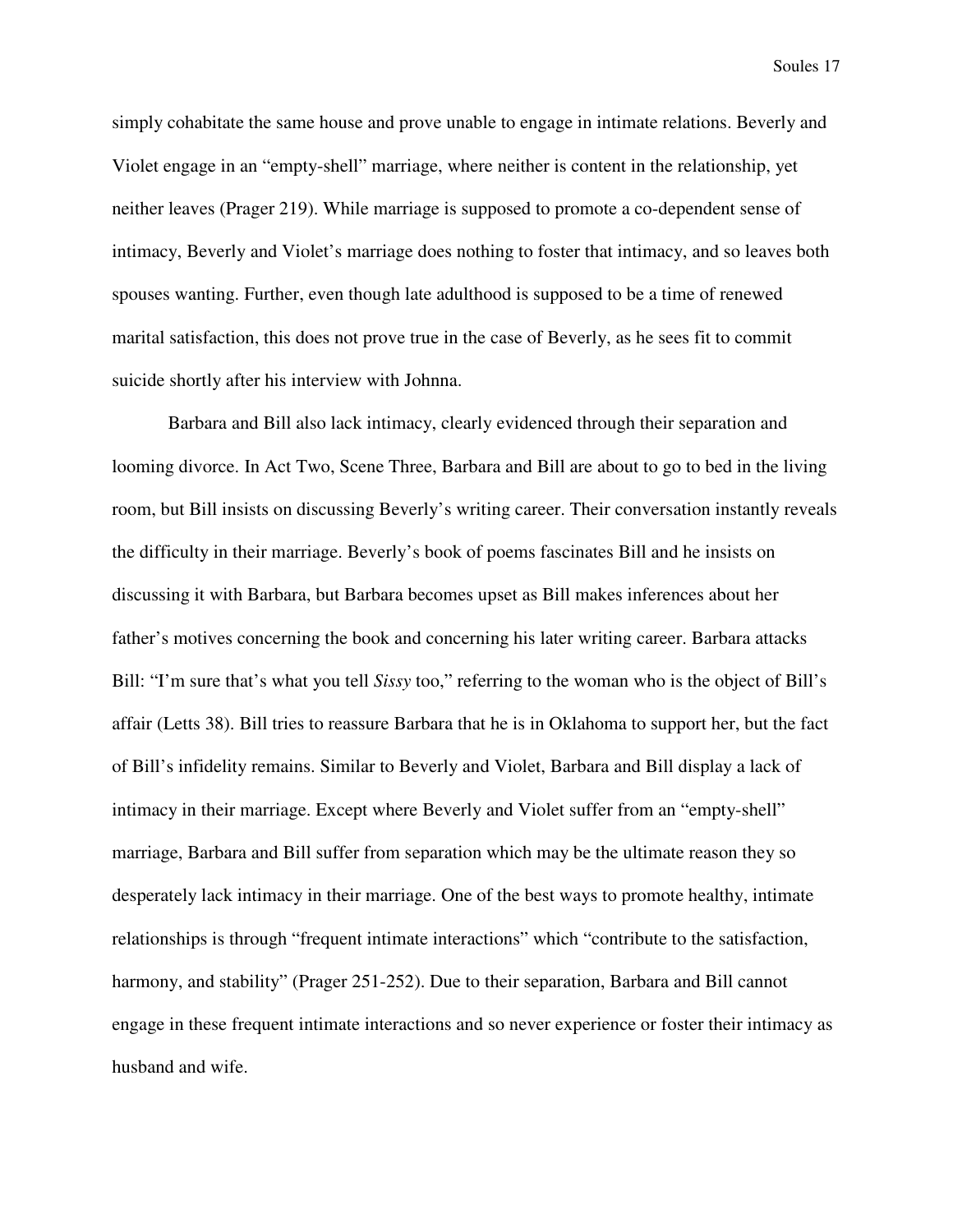Ivy is another member of the Weston family who lacks intimacy and yearns for an intimate relationship. Ivy eventually finds an intimate relationship, yet fails to realize her intimate relationship with her half-brother, Little Charles, is perverse. Even after Violet tells Ivy that Little Charles is her half-brother, Ivy so desperately wants her relationship that she runs out of the house exclaiming "I won't let you change my story!" (Letts 99).

 Karen also lacks intimacy in her relationship with Steve, despite the show Karen and Steve put on for the family; Steve exhibits Bensman and Lilienfeld's "Mardi Gras" or 'fun' type of intimacy with Karen's fourteen-year-old niece, Jean. Karen and Steve pretend to have a normal, gooey relationship in Act Two, Scene Two as Karen, Steve, and Jean sit in the family room and watch television together. Karen coos lovingly at Steve "Hi doodle," and snuggles up to Steve (Letts 55). Steve responds, and they eventually leave the living room to go explore Karen's childhood home together (Letts 56). However, later in the play, this puppy romance is revealed for the simulation it is—in Act Two, Scene Two Steve comes on to Jean sexually, despite her age. Steve makes remarks such as "Stop talking about your bush, all right? You're gonna get me hot and bothered—" and "You got a great set. *How* old are you?" (Letts 85-86). Luckily, Johnna steps in to save Jean from the sexually intense Steve. Even after Johnna catches him in the kitchen with Jean, "clothes [in] disarray," Karen still refuses to accept her lack of intimacy with Steve and their relationship as simulation (Lets 87). Rather than showing anger or confusion over Johnna's confrontation via skillet, Karen shows only concern that Steve is hurt. After the incident, Karen and Steve pack their bags to leave. Karen is unwilling to believe Johnna's accusations. Karen and Steve clearly lack intimacy, but Karen chooses to remain caught in her simulation of a perfect relationship.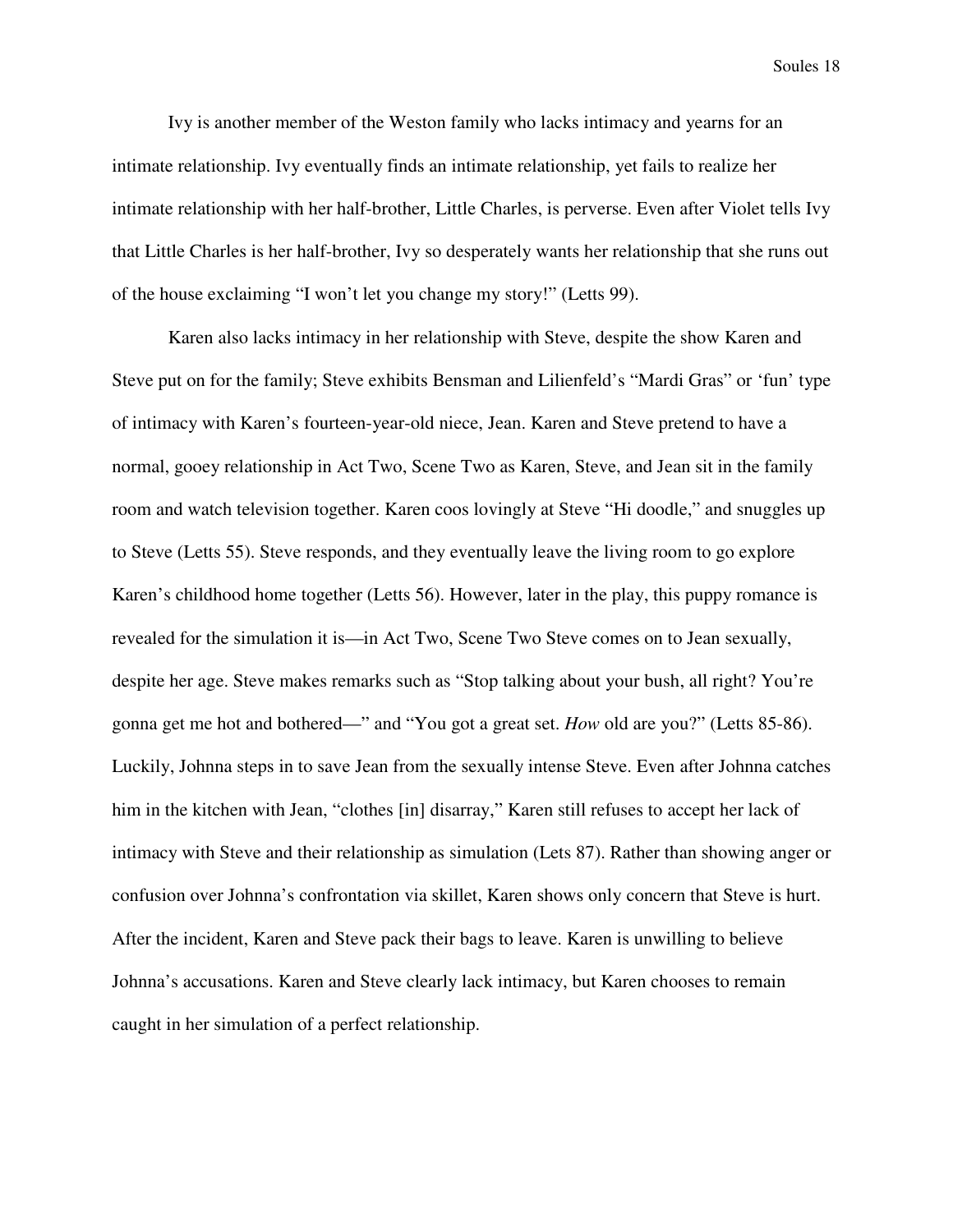While isolation, loneliness, and a lack of intimacy may be the repercussions of failed simulations, they all stem from the same portion of culture—individualism. In addition to the media and consumer culture, individualism prevents the family unit from operating the way it should. This concept and focus on the individual not only manifests itself through the three repercussions of failed simulations but also manifests itself in the scenes where multiple characters talk over one another. The house often engages in cacophony rather than coherent dialogue amongst one another. When this dialogue is presented in the text, characters are not given their own line on which to speak, but rather lines weave in between and over each other, making it impossible for readers or audience members to focus on the community of the family:

| STEVE. I told        | MATTIE FAE. Well,       | IVY. I'm serious,     |
|----------------------|-------------------------|-----------------------|
| you, smoke a         | look who decided        | if you say            |
| cigarette and        | to show up. I'm         | anything-             |
| the food comes—      | sorry we woke           | VIOLET. You           |
| KAREN. (To Barbara)  | you, sweetheart.        | didn't say I couldn't |
| When's the last time | LITTLE CHARLES.         | tell people—          |
| someone mowed the    | Mom, I'm so             | IVY. I'm telling      |
| yard around here?    | sorry-                  | you now.              |
| BARBARA. Hm?         | MATTIE FAE. I'm         | VIOLET. Why           |
| KAREN. I just        | sure you are-           | are you so worked     |
| showed Steve         | CHARLIE. He's           | up? You're            |
| our old fort,        | here now and that's     | seeing someone,       |
| have you been        | all that matters.       | I think that's        |
| out there?           | <b>MATTIE FAE. It's</b> | $great$               |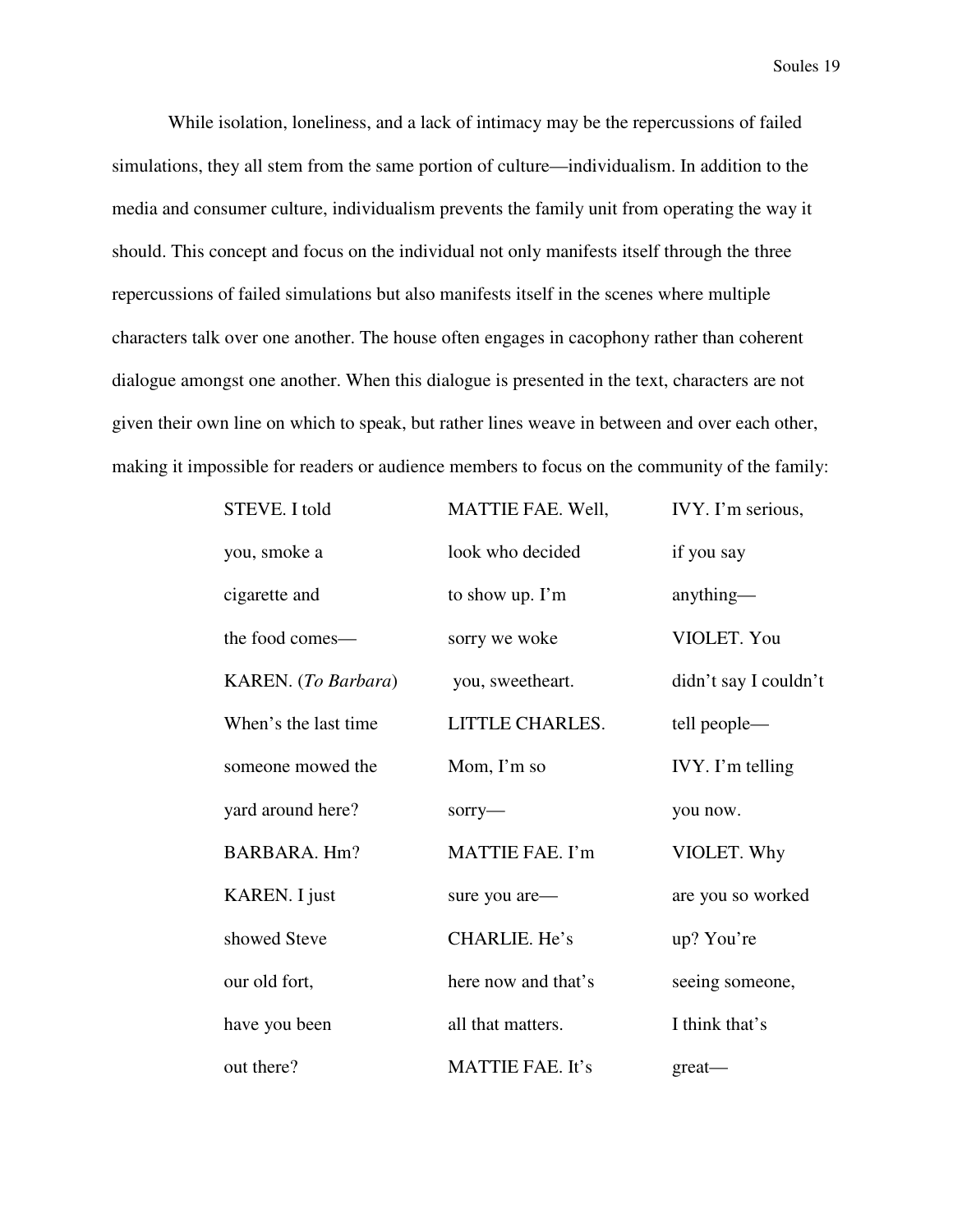| BARBARA. No. | really not all that | IVY. Don't you |
|--------------|---------------------|----------------|
| I haven't—   | matters—            | $dare$ —       |
| (Letts 59)   |                     |                |

The family blurs into itself as the lines are delivered rapidly and simultaneously. It is all an audience member can do to hone in on one voice or one conversation. The family relationships no longer focus on the family as a unit but rather on individual interactions. In contemporary American society, the individual comes first so much to the point that others are pushed to the side. The individual in this form of dialogue takes ultimate importance and precedence.

 When people adhere strictly to individualistic dogma the results are isolation, loneliness, and a lack of intimacy. Again, Hancock defines loneliness as "a feeling, real or perceived of deprivation of social and intimate relations, with unfulfilled material expectations or existential feelings, resulting from the conflict between the real and the ideal" (6). The conflict between the real and the ideal clearly plays out in this drama as the family struggles to become the ideal family but fails miserably. Beverly mentions this struggle right off in the Prologue, how the facts of the 'real' Weston family (where Violet takes pills and Beverly himself drinks) clashes with the 'ideal' American family: "The facts are: My wife takes pills and I drink. And these facts have over time made burdensome the maintenance of traditional American routine: paying of bills, purchase of goods, claiming of clothes or carpets or crappers" (Letts 11). While culture calls for individualism as an ideal, this play ultimately speaks against the messages from the culture industry and reveals the truth—that individualism moves people away from a relational state.

 The primary example of individualism moving people away from a relational, human state is found in the person and character of Violet Weston. Violet clings to the individualistic ideal of strength and power over those around her—which results in isolation as a repercussion.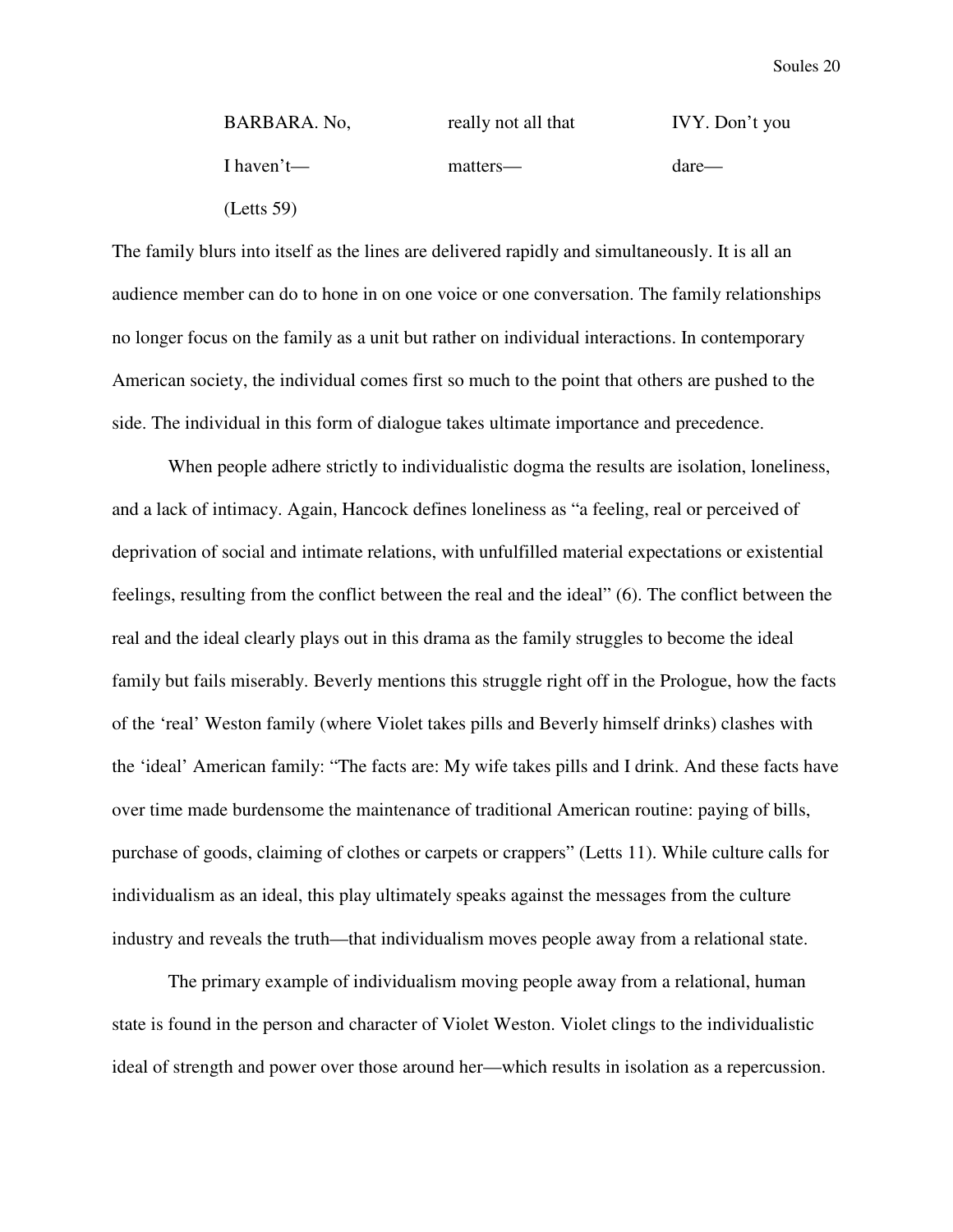Violet rejects help from her daughter Barbara and claims she can manage circumstances all on her own. Violet assures Barbara: "If the pills are gone, I'll be fine. Just take me a few days to get my feet under me" (Letts 81). Barbara offers Violet further help, but Violet rejects it. Barbara offers again, insisting that she wants to help, but again Violet rejects any assistance from Barbara concerning her medical condition. Violet finally explains to Barbara: "I don't need your *help*. I've gotten myself through some…(*Stops, collects herself*.) I know how this goes: Once all the talking's through, people go back to their own nonsense. I know that. So don't you worry about me. I'll manage. I get by" (Letts 81). Violet separates herself from her daughter, rejecting the community and help Barbara offers in favor of relying on her individual strength.

The difficulty with Violet's reliance on her individual strength however, is that she slowly breaks down the relationships around her until she is left utterly alone. At the end of the play, Violet admits to Barbara that she might have done something differently about her relationship with Beverly, but Barbara finishes her mother's sentence and confirms that her mother and father "were both fucked up" (Letts 100). This commentary from Barbara makes Violet angry. Even though Barbara may have a legitimate point, Violet has a difficult time hearing that the troubles in her relationship may be, in fact, be partly her own fault. Instead of calmly discussing her difficulties and sharing her hurt in an expression of healthy intimacy, Violet shifts the blame to Barbara. Violet tells Barbara: "there is at least one reason Beverly killed himself, and that's *you*" (Letts 101). Violet had the option to display a healthy sense of intimacy and discuss her relational problems with her daughter but did not choose that option. However, Violet does more than simply shift blame, she names her loneliness and her feelings of abandonment: "just him and me, here in this house, in the dark, left to just ourselves, abandoned, wasted lifetimes devoted to your care and comfort" (Letts 101). Here the repercussion of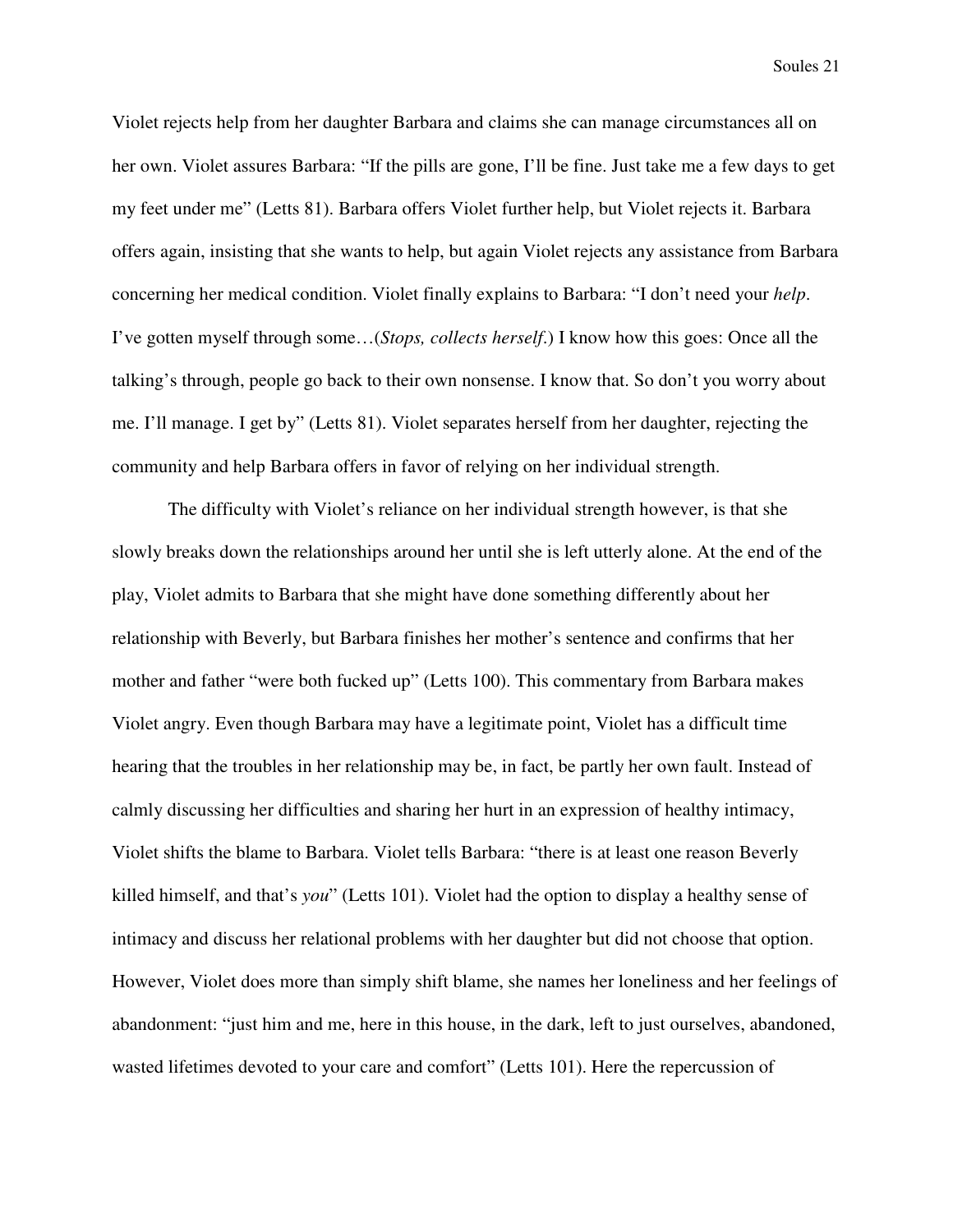loneliness not only operates in failed simulations, but also results as a byproduct of individualism. While Violet and Beverly seemed to attain the ideal of autonomy by being left to themselves, the true result is loneliness and a feeling of abandonment. Violet further separates herself from Barbara in their last interaction: "Nobody is stronger than me, goddamn it. When nothing is left, when everything is gone and disappeared, I'll be here" (Letts 101). As Violet describes her strength as an individual to her daughter, Barbara softly replies "No, you're right, Mom," (Letts 101). Barbara quickly agrees with her mother and then walks out of the house and drives away, leaving her mother alone in the house. Violet becomes violently upset and frantic, wandering the house calling out the names of her children, her dead husband, and finally her housekeeper. Johnna meets Violet on the stairs to the attic and the play ends with Johnna holding Violet's head singing softly "This is the way the world ends, this is the way the world ends" and Violet repeating "and then you're gone, and then you're gone, and then you're gone" (Letts 101). Violet is left devoid of family and devoid of meaningful relationships. The only person left to comfort Violet is the recently hired housekeeper.

 Does *August: Osage County* present any solutions to the problem of simulations of the real, individualism and subsequent isolation, loneliness, and a lack of intimacy? As Violet and Beverly isolate themselves from one another (not just in his death, but even through their unfulfilled marriage where they refuse to speak to each other), as Barbara and Bill face separation and divorce, as Ivy engages in a perverse relationship with her half-brother—are there any solutions to the problems suggested? *August: Osage County* does provide some solutions, but they are never implemented in the play. Rather, their lack of existence is simply pointed out. The two solutions to failed simulations and the repercussions are physical presence and time.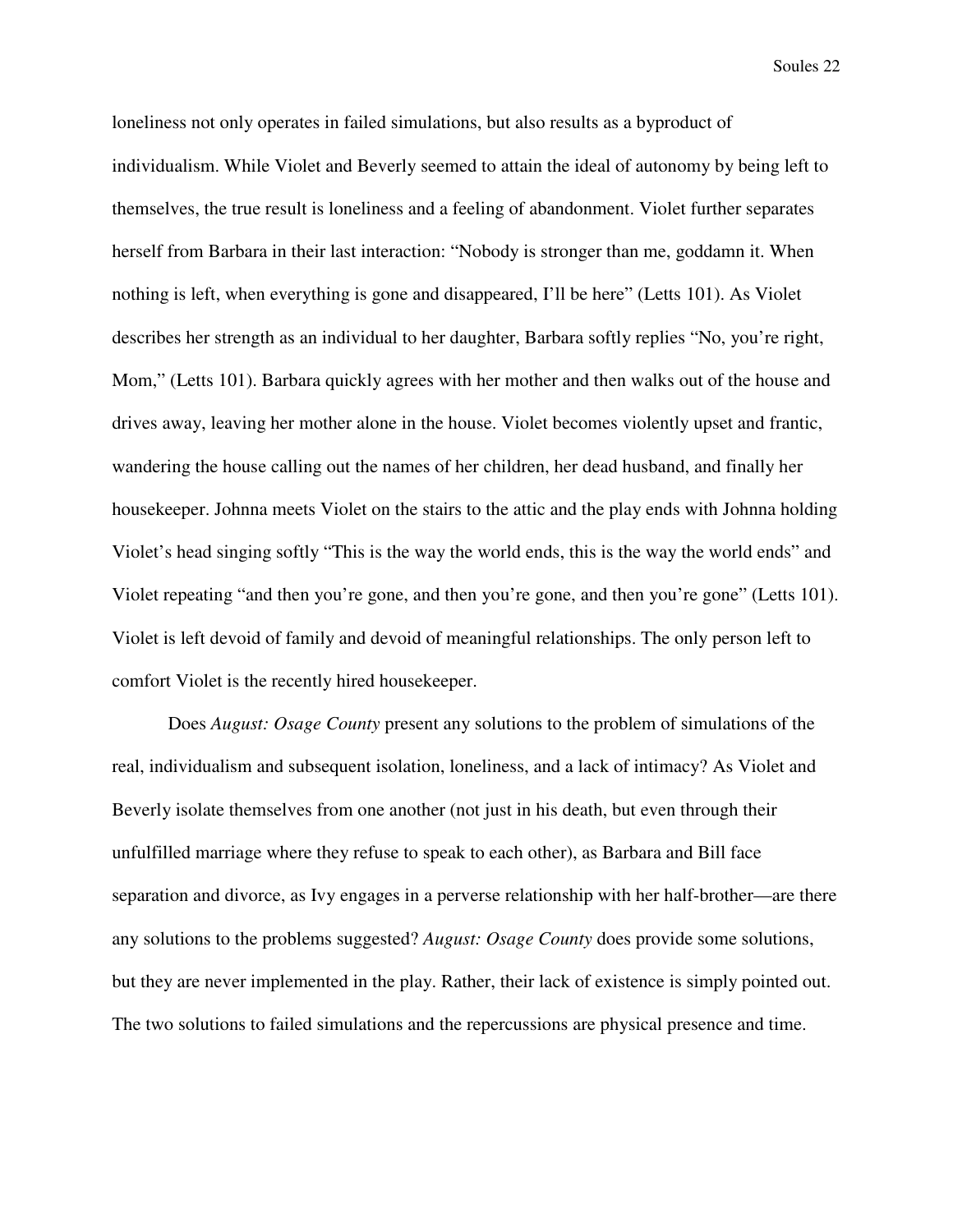However, as found with Barbra and Bill, physical presence and time cannot operate successfully if separated from one another. Bill tries to appeal to Barbara by assuring her that he is available while she undergoes the current struggles with her family. But Barbara points out to Bill that his current physical presence for her at this particular point in time is not enough to make up for the many past times that he was not present, namely throughout their separation. The current time does not serve as adequate atonement. Barbara and Bill fight and spat, which upsets Bill as he claims "You call me a narcissist! And when I try to talk about you, you accuse me of psychoanalyzing you--!" (Letts 39). Barbara tries to explain to Bill the difficulties of the separation, sleeping together in the same bed for twenty-three years of marriage to the drastic change of sleeping by herself. Bill consoles Barbara and assures her "I'm here now," but Barbara quickly cuts him down, saying "Men always say shit like that, as if the past and future don't exist" (Letts 39). Barbara shows her incredulity at Bill's ignorance: "Do men really believe that the here and now is enough? It's just horseshit, to avoid talking about the things they're afraid to say" (Letts 39). Even though Bill tries to use his presence in Oklahoma as a salve for Barbara to make up for his past absences, it simply is not enough. Physical presence and time must go together in order to be an effective solution to the repercussions of failed simulations.

 Time also contributes as a solution, and as displayed through the character Ivy, a lack of time leads to an increased lack of intimacy. Ivy struggled with cervical cancer yet failed to tell any of her sisters her medical problems. As the three sisters sit and talk together, they come up on the topic of Ivy having children. Ivy reassures her sister Karen that she has "put those thoughts behind [her] a long time ago," and then continues to reveal the fact of her hysterectomy procedure (Letts 76). Karen expresses disbelief, but Ivy calmly explains that she was diagnosed with a case of cervical cancer, thereby making the hysterectomy absolutely necessary. Neither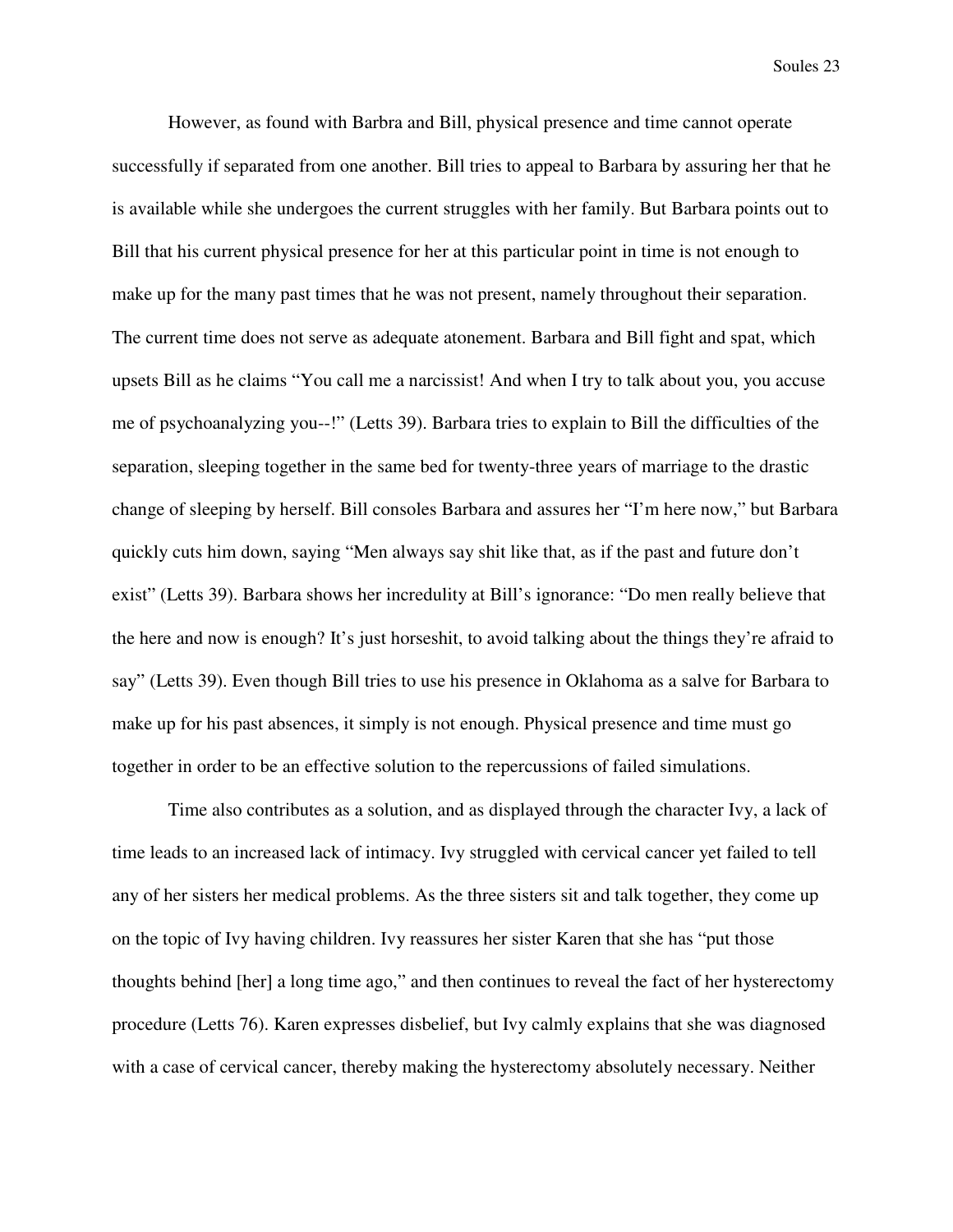Barbara nor Karen knew of Ivy's medical problems. In fact, the only person Ivy did mention her cancer to was Little Charles, her lover. Barbara expresses confusion and asks "Why not? Why wouldn't you tell anyone?" (Letts 76). Despite Barbara and Karen's incredulity at Ivy's failure to tell them of her hysterectomy, Ivy confirms it was the right course of action. Barbara tries to assure Ivy that both she and Karen would have afforded some comfort, but Ivy maintains her original point: lack of physical presence and time between the three of them ultimately led to an utter lack of intimacy. Ivy tells her sisters that she does not feel a connection intimate enough where it would be appropriate to share with them her medical problems. But Karen, seeming to misunderstand how connections occur, claims "I feel very connected to both of you" (Letts 76). This statement is almost comical, as Ivy responds amusedly "We never see you, you're never around, you haven't been around for—"and then Karen interrupts and again claims "But I still feel that connection!" (Letts 76). Ivy tells her sisters (Karen in particular) that maintaining a connection in mind only is not enough for a true connection. Actual appearances must take place. Ivy shares her disillusionment of that "connection" Karen feels so keenly: "I can't perpetuate these myths of family or sisterhood anymore. We're all just people, some of us accidentally connected by genetics, a random selection of cells. Nothing more" (Letts 77).While Ivy's diagnosis of their relationship may be overtly cynical, the point Ivy makes is clear—Barbara and Karen's lack of physical presence and lack of time do not translate into a close, intimate relationship. Without those factors, Ivy's relationships with her sisters dwindled into almost nothing, so she did not even feel comfortable sharing important medical information with them.

 Ultimately, these simulations, repercussions, and potential solutions ultimately play out to achieve a state closer to the real than perhaps any other course of action would provide. Even though the Westons fail in their simulations of an ideal traditional American family, it is through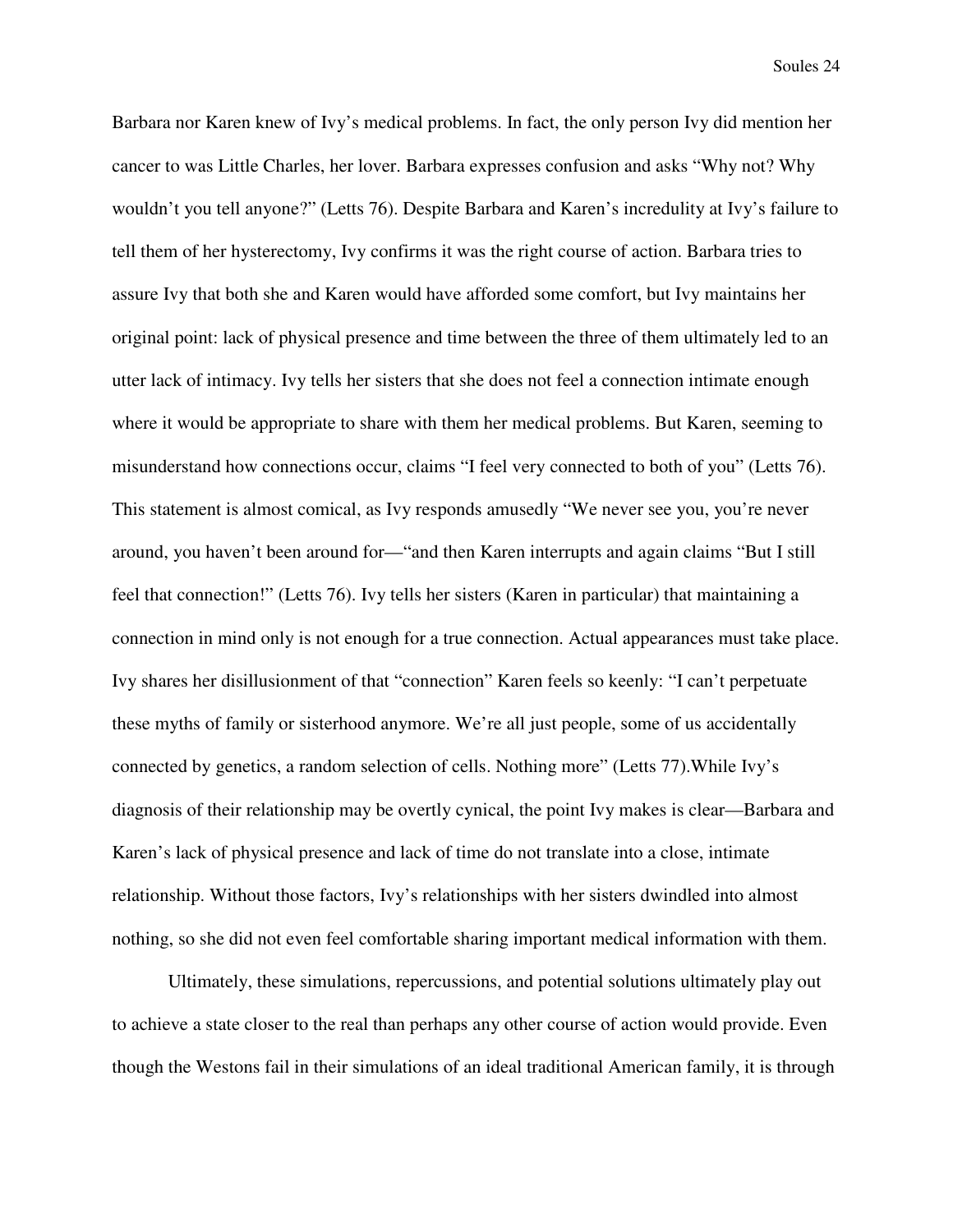these failed simulations that they receive glimpses of the truth of their condition as a family. While it may be accidental, the failed simulations leave in their wake only harsh reality. And while there are repercussions, there also seems to be an accompanying awareness of the struggles and of the lack of connection.

 Despite the explicit content, vulgar language, drug abuse and other such misdemeanors, these elements that may be considered offensive are essential in order to solidly communicate the effects of simulations that ravage and destroy. To ignore the social difficulties and travesties culture impregnates individuals with only serves to perpetuate the simulations of a false ideal. Erasure of harsh content does not lead a society to a better understanding of the truth of the culture that surrounds them.

 Steinbeck's own novel, *The Grapes of Wrath*, suffered under the hands of an unnecessary boycott. In California in August of 1939, the Kern County Board of Supervisors moved to ban the circulation of the novel from their libraries and schools (Wartzman 9). Public displays of book-burnings and outspoken moves to keep the novel out of circulation became the primary concern of the public administration in Bakersfield, California. Subsequently, such protests and disdain for the novel remained small and isolated, while across the country readers enjoyed the blasting poignancy the Joad family provided. While spats concerning Steinbeck's accuracy about the disenfranchised migrants continued, the book remained extremely popular in library circulation polls (Shockley 118-119). Steinbeck's novel, because of its insightful declarations about the state of American identity and the American family, withstood its societal beatings and stands one of the most important American novels.

*August: Osage County* is necessary and beneficial because it provides an alternative to the false and simulated Hallmark displays of family stories promoted by the culture industry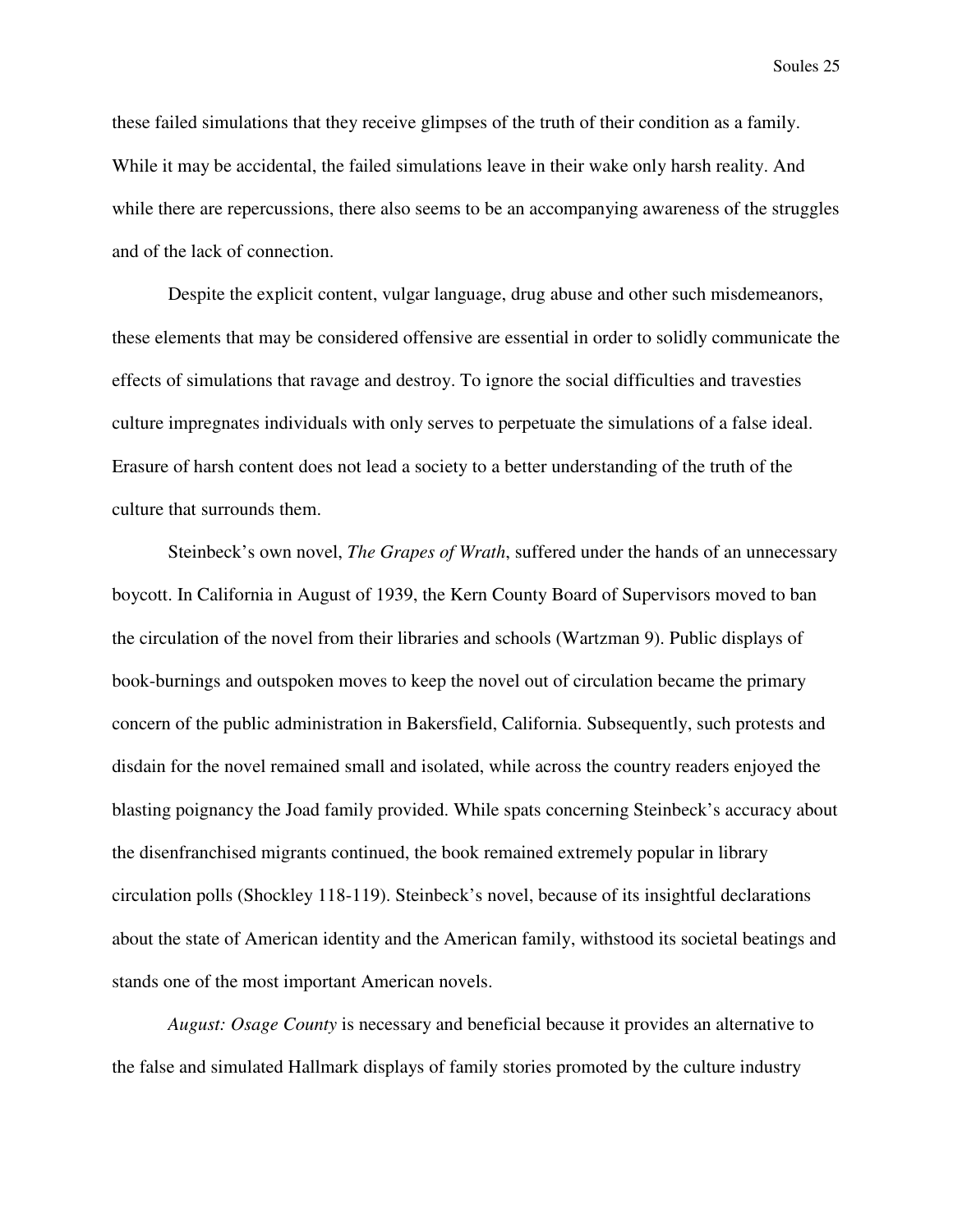through television. A synopsis for a Hallmark Hall of Fame movie released in 2003 expertly reveals the essential nature of a drama such as *August: Osage County*. Fallen Angel is a film which displays a "Christian worldview with some discouraged moments as well as emotional healing dealing with the past and being open and honest; no foul language; car accident, two men brave freezing water, and cutting hand with knife in accident; no sexual content, some kissing; no nudity; no alcohol, no smoking; and, nothing else objectionable" (Hallmark Hall of Fame). This definition sits as the exact opposite of the content Tracy Letts presents in *August: Osage*  County, where foul language, sexual content, alcohol, and smoking abundantly abound. The content and stories of these Hallmark sorts of films strives to do anything but offend and offers a world where redemption is always possible. Letts however, in *August: Osage County*, tries to do no such thing. He attests to the acute difficulties many families actually face, and offers a version of the world that is not filtered through the suited for television lens.

 Tracy Letts' *August: Osage County* is a dark drama that proves beneficial because it exposes problems inherent within the workings of American culture. White Letts does not provide an exact answer as to how to fix these problems, perhaps the end of the play can serve as warning enough. If the world ends with a mother left sobbing on a staircase abandoned by her children, this drama may be read as the worst-case scenario. If people live their lives like the characters in the play live their lives, then the world will end for them just as the world ended for Violet Weston. From this, viewers and readers should be incited to change, and thus Tracy Letts, through an exemplary display of ravished family relationships, promotes a healthier model for the American family.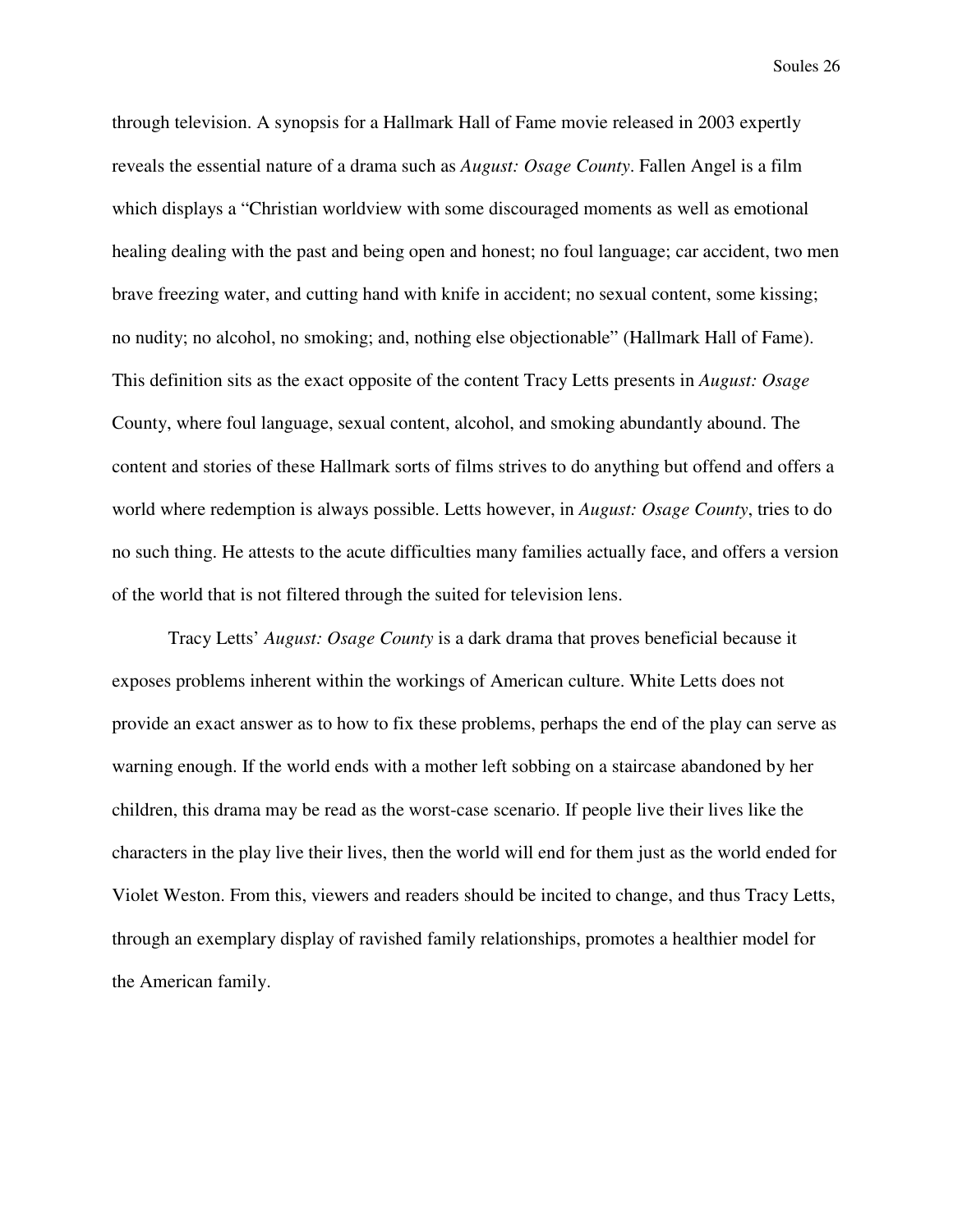## Works Cited

Baudrillard, Jean. "The Precession of Simulacra." *The Norton Anthology of Theory and Criticism*. Ed. Vincent B. Leitch. 2nd ed. New York: W.W. Norton & Company, 2010. 1156-1566. Print.

- Bensman, Joseph and Robert Lilienfeld. *Between Public and Private: The Lost Boundaries of the Self*. New York: The Free Press, 1979. Print.
- Berson, Misha. "Review: 'August: Osage County' Blows the Doors Off the Closet, and the Skeletons Tumble Out." *Seattle Times*. 28 Oct. 2009. Web. 15 Mar. 2012.
- Best, Steven and Douglas Kellner. *Postmodern Theory*. New York: The Guilford Press, 1991. Print

---.. *The Postmodern Turn.* New York: The Guilford Press, 1997. Print.

Britch, Carroll and Cliff Lewis. "Growth of the Family in *The Grapes of Wrath*." *Critical Essays on Steinbeck's The Grapes of Wrath*. John Ditsky Ed. Boston: G.K. Hall & Co., 1989. Print.

Fortier, Mark. *Theory/Theatre: An Introduction*. 2nd ed. New York: Routledge, 1997. Print.

Hacker, Andrew. "Two Hundred Million Egos." *The End of the American Era*. New York: Atheneum, 1970. Print.

"Hallmark Hall of Fame: Fallen Angel." Movieguide.org Web. 14 February 2012. <http://www.movieguide.org/reviews/movie/hallmark-hall-of-fame-fallen-angel.html>

Hancock, Barry. W. *Loneliness: Symptoms and Social Causes*. New York: University Press of America, 1986. Print.

Hegarty, Paul. *Jean Baudrillard: Live Theory*. New York: Continuum, 2004. Print.

Horkheimer, Max and Theodor W. Adorno. "Dialectic of Enlightenment." *The Norton Anthology*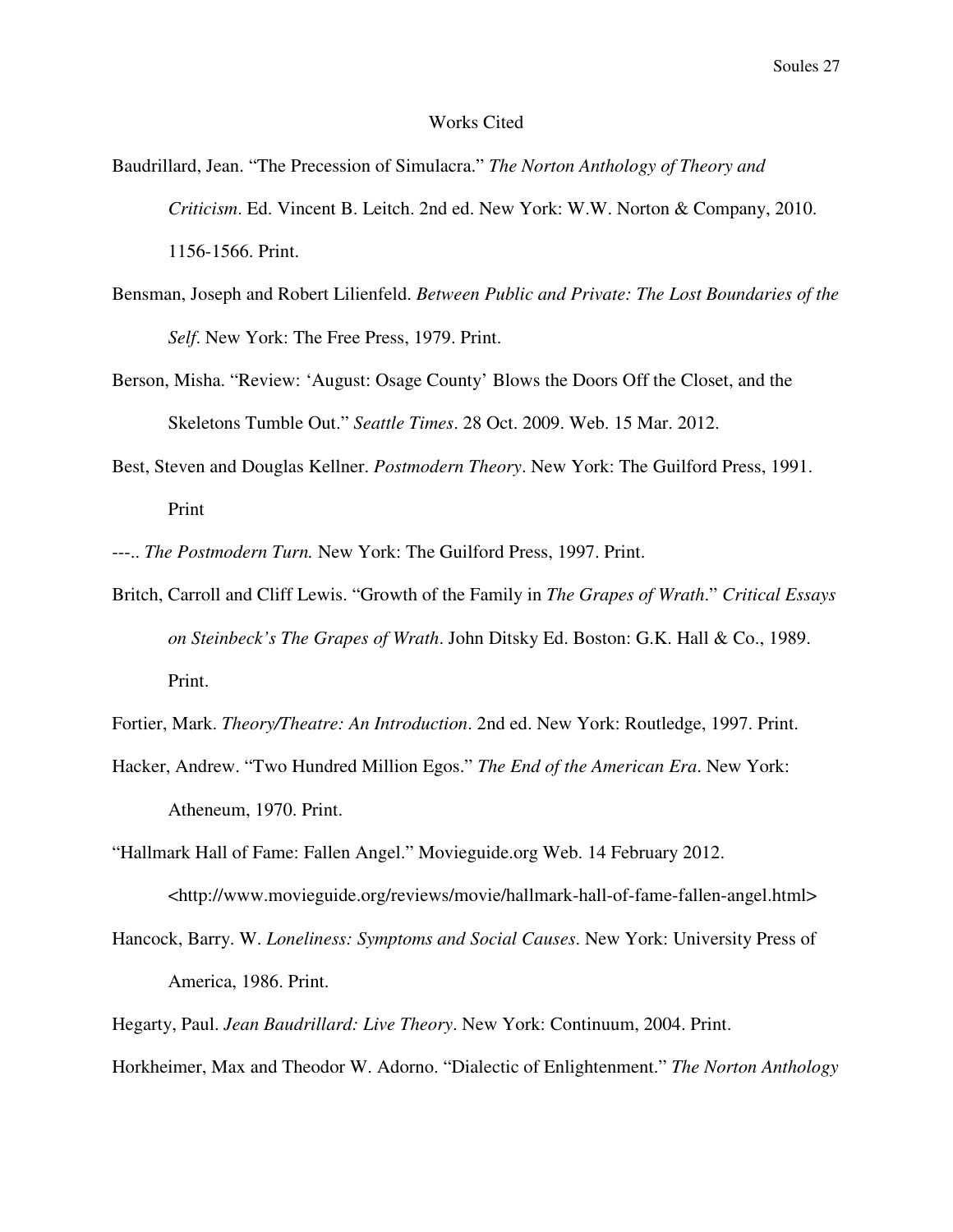*of Theory and Criticism*. Ed. Vincent B. Leitch. 2nd ed. New York: W.W. Norton & Company, 2010. Print.

- Horkheimer, Max and Theodor W. Adorno. Introduction. "Dialectic of Enlightenment." *The Norton Anthology of Theory and Criticism*. Ed. Vincent B. Leitch. 2nd ed. New York: W.W. Norton & Company, 2010. Print.
- Isherwood, Charles. "Mama Doesn't Feel Well, but Everyone Else Will Feel Much Worse." *New York Times*. 5 December 2007. Web. 9 February 2012.
- Kreider, Rose M. and Diana B. Elliott. *America's Families and Living Arrangements: 2007*. United States Census Bureau. Web. 14 Feb. 2012.
- Letts, Tracy. *August: Osage County*. New York: Dramatists Play Service Inc., 2009. Print.
- Lopata, Helena Znaniecki. "Loneliness: Forms and Components." *Social Problems*. Vol. 17, no. 2 (Autumn 1969): 248-262. *JSTOR*. (accessed November 21, 2011). Web.
- Lynch, James J. *A Cry Unheard: New Insights into the Medical Consequences of Loneliness*. Baltimore: Bancroft Press, 2000. Print.
- Niall, Lucy. *Postmodern Literary Theory: An Introduction.* Malden: Blackwell Publishers, 1997. Print.
- O'Reilly, Mollie Wilson. "Domestic Disputes." *Commonweal* 136.11 (2009): 22-23. *Academic Search Complete*. Web. 15 April 2012.
- Pappano, Laura. *The Connection Gap: Why Americans Feel so Alone*. London: Rutgers University Press, 2001. Print.
- Peterson, Richard F. "The Mythology of American Life: America and Americans." *A Study Guide to Steinbeck: A Handbook to His Major Works*. Tetsumaro Hayashi Ed. Metuchen: The Scarecrow Press, Inc., 1974. Print.